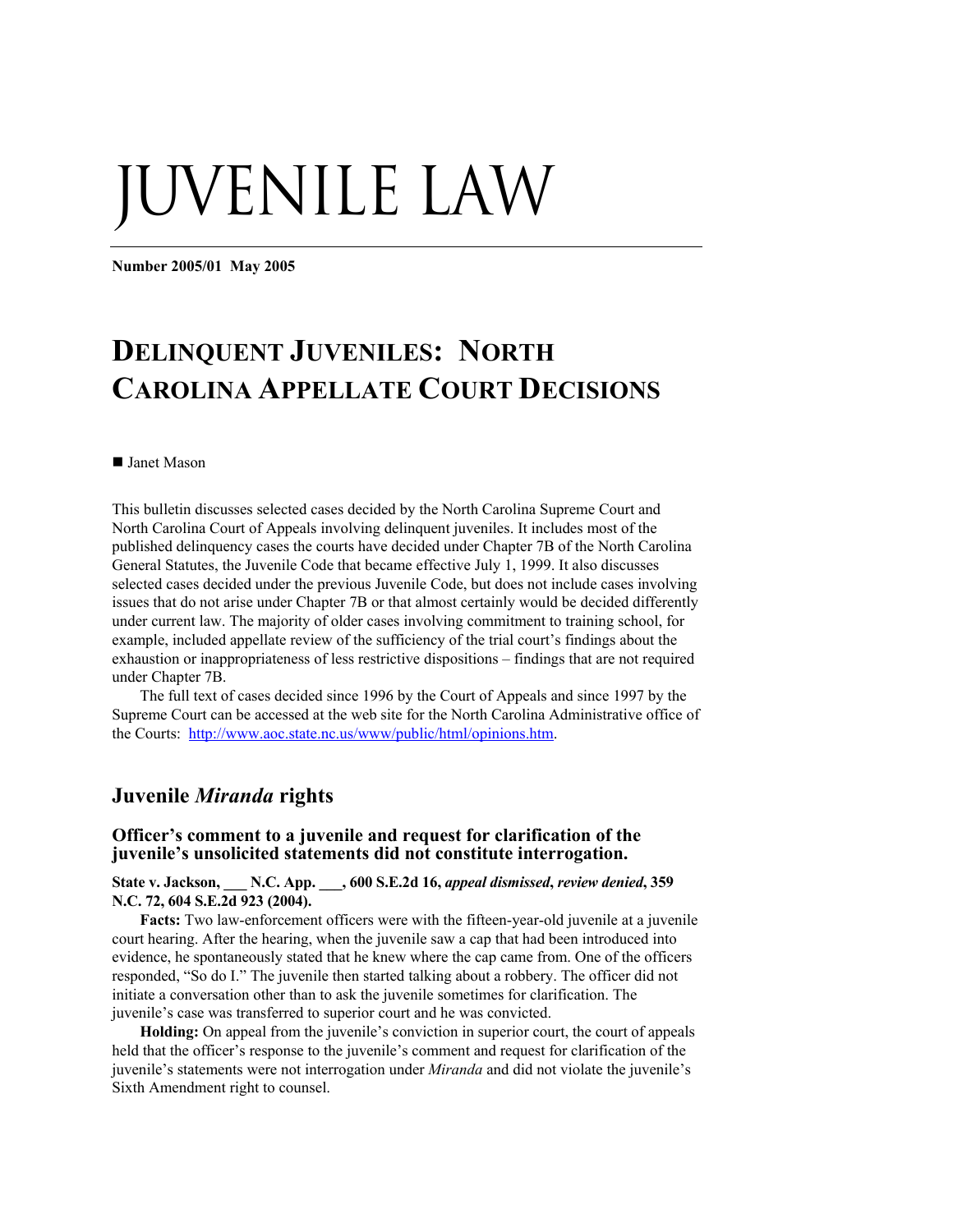# **Standard juvenile waiver form unequivocally informed juvenile of his right to have a lawyer immediately.**

### **State v. Lee, 148 N.C. App. 518, 558 S.E.2d 883,**  *appeal dismissed***, 355 N.C. 498, 564 S.E.2d 228,** *cert. denied***, 537 U.S. 955, 123 S.Ct. 425, 154 L.Ed.2d 305 (2002).**

**Facts:** Juvenile, age fourteen, was taken into custody on suspicion of murder. The officer used the police department's standard juvenile waiver form, read it to the juvenile, and had the juvenile initial each statement on the form before signing it. On appeal from a conviction in superior court for first-degree murder, the juvenile argued that the *Miranda* warning had not been sufficient to inform him that he had a right to counsel immediately, before questioning, and not conditioned on answering questions.

**Holding:** The court of appeals found no error. The court reviewed the form the officer had used and found that it unequivocally informed the juvenile that he had the right to a lawyer at the time his rights were being read to him.

# **Court upholds admission of juvenile's statement, but urges literal compliance with the juvenile** *Miranda* **requirement.**

# **State v. McKeithan, 140 N.C. App. 422, 537 S.E.2d 526 (2000),** *appeal dismissed***,** *review denied***, 353 N.C. 392, 547 S.E.2d 35 (2001).**

**Facts:** A co-defendant identified defendant, age 17, as one of those involved in a double murder. The officer who arrested defendant at his house read him his Miranda rights and juvenile rights. [*See* State *v. Fincher*, 309 N.C. 1, 305 S.E.2d 685 (1983), holding that sixteen- and seventeen-year-old defendants are juveniles for purposes of the juvenile *Miranda* warning.] At the law enforcement center, the officer advised defendant again of his rights and completed the juvenile rights form. Defendant waived his rights and admitted his involvement. Defendant was convicted and, on appeal, argued that the trial court erred in denying his motion to suppress his confession, on the basis that defendant had not knowingly, willingly, and voluntarily waived his rights. Defendant asserted that since the Juvenile Code says that all juveniles are conclusively presumed to be indigent, the version of *Miranda* that was read to him (saying that a lawyer would be appointed if he "could not afford" one) was inadequate, and that since he did not know all of his rights, he could not waive them knowingly, willingly, and voluntarily.

**Holding:** The court of appeals found no error as to this issue. The court held that the warning read to the defendant fully satisfied statutory requirements, citing cases where similar warnings had been upheld. The court, however, did "urge law enforcement agencies to comply literally" with statutory juvenile interrogation procedures.

# **Questioning must stop as soon as juvenile asks for parent to be present.**

#### **State v. Branham, 153 N.C. App. 91, 569 S.E.2d 24 (2002).**

**Facts:** Defendant was sixteen when the alleged offenses occurred and when he was taken into custody. After being read his rights, he said that he wanted his mother present during questioning. His mother was in the police station but refused to go into the room with her son. The officers then told the juvenile he could finish writing his statement. They tore up his first statement and directed him to re-write it. Defendant was convicted of various drug offenses.

**Holding:** The court of appeals ordered a new trial. The court found that there was no doubt that the juvenile/defendant was in custody, there was no indication that the juvenile initiated communication with the officers after saying he wanted his mother present, and all interrogation should have ceased as soon as the juvenile indicated he wanted his mother present.

# **Parent may not waive a juvenile's rights.**

### **In re T.R.B., 157 N.C. App. 609, 582 S.E.2d 279 (2003),** *appeal dismissed***, 358 N.C. 370, 595 S.E.2d 146 (2004).**

**Facts:** Juvenile was alleged to have committed first degree sexual offense. The trial court denied the juvenile's motion to exclude the juvenile's confession, finding that the juvenile's father had waived the juvenile's right to have a parent or guardian present during questioning. The juvenile was adjudicated delinquent and appealed.

**Holding:** The court of appeals held that the trial court erred in denying the juvenile's motion to suppress the confession because a parent has no authority to waive the juvenile's right to have a parent present during in-custody interrogation. The court remanded for a new adjudication hearing and for a determination of whether the juvenile was "in custody" at the time of the confession.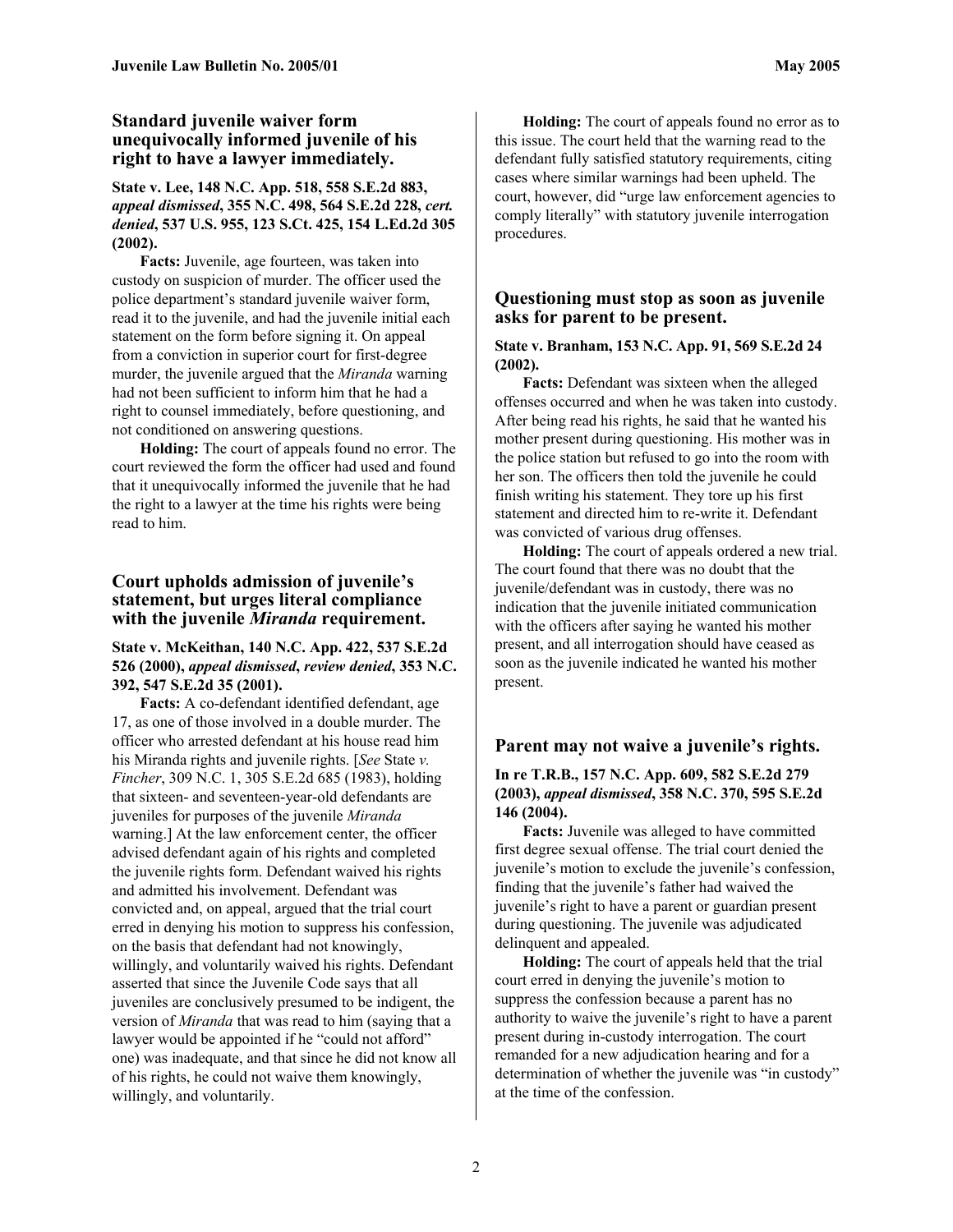# **Warning is not required unless the juvenile is in custody.**

#### **[State v. Gaines, 345 N.C. 647, 483 S.E.2d 396,](http://web2.westlaw.com/find/default.wl?DB=711&SerialNum=1997089634&FindType=Y&ReferencePositionType=S&ReferencePosition=405&AP=&mt=NorthCarolina&fn=_top&sv=Split&vr=2.0&rs=WLW5.04)** *cert***.**  *denied***, 522 [U.S. 900, 118 S.Ct. 248, 139 L.Ed.2d 177](http://web2.westlaw.com/find/default.wl?DB=708&SerialNum=1997175538&FindType=Y&AP=&mt=NorthCarolina&fn=_top&sv=Split&vr=2.0&rs=WLW5.04)  [\(1997\)](http://web2.westlaw.com/find/default.wl?DB=708&SerialNum=1997175538&FindType=Y&AP=&mt=NorthCarolina&fn=_top&sv=Split&vr=2.0&rs=WLW5.04).**

**Facts:** In the course of investigating the murder of a police officer, detectives went to the homes of the juvenile defendants and asked whether they would voluntarily go to the police department to talk about their activities and a dispute earlier the same evening. Both agreed to do so. No force was used, neither defendant was handcuffed, and both were told repeatedly that they were not under arrest and were free to leave at any time. Both defendants made statements implicating themselves and both signed written statements that included assertions that they knew they were not under arrest and that the statements were made voluntarily. The trial court denied defendants' motions to suppress their statements, after making extensive findings of fact and concluding that the defendants were not "in custody" when the statements were made.

**Holding**: The Supreme Court agreed, stating "The United States Supreme Court has held that in determining whether a suspect was in custody, an appellate court must examine all the circumstances surrounding the interrogation; but the definitive inquiry is whether there was a formal arrest or a restraint on freedom of movement of the degree associated with a formal arrest. *Stansbury v. California*, 511 U.S. 318, 114 S.Ct. 1526, 128 L.Ed.2d 293 (1994) (*per curiam*)."

**See also:** The state Supreme Court's opinion in *State v. Buchanan*, 353 N.C. 332, 543 S.E.2d 823 (2001) (ultimate inquiry is whether there is a "formal arrest or restraint on freedom of movement of the degree associated with a formal arrest"), and the U.S. Supreme Court's decision in *Yarborough v. Alvarado*, 441 U.S. 652, 124 S.Ct. 2140, 158 L.Ed.2d 938 (2004) (test for whether a suspect is in custody is an objective one; essential inquiries are "(1) the circumstances surrounding the interrogation, and (2) given those circumstances, whether a reasonable person would have felt free to terminate the interrogation and leave.").

# **In re Hodge, 153 N.C. App. 102, 568 S.E.2d 878,**  *appeal dismissed***,** *review denied***, 356 N.C. 613, 574 S.E.2d 681 (2002).**

**Facts:** Based on allegations by the juvenile's younger brother, a detective interviewed the juvenile at the juvenile's home. The juvenile denied committing

any sex act, but acknowledged that he sometimes "beat up" his younger brother. Subsequently the juvenile was alleged to be delinquent for committing simple assault. The detective testified at the hearing about the juvenile's statements, and the juvenile was adjudicated delinquent.

**Holding:** The trial court did not err in allowing the detective to testify to statements the juvenile made during the home visit even though the juvenile was not advised of his constitutional rights and did not waive his rights. The juvenile was not "in custody" when the detective talked with him and his mother in the family living room to investigate the younger brother's allegations. The detective informed the juvenile that he did not have to talk to her and that she was not going to "arrest" him, and the juvenile was not restrained from leaving the room.

# **Juvenile's aunt, with whom he lived, was his "guardian" for purposes of the juvenile's** *Miranda* **rights.**

### **State v. Jones, 147 N.C. App. 527, 556 S.E.2d 644 (2001),** *appeal dismissed, review denied***, 355 N.C. 351, 562 S.E.2d 427 (2002).**

**Facts:** Defendant, thirteen at the time of the offense, was taken into custody by police and questioned in the presence of his aunt, with whom he lived. He was convicted in superior court of firstdegree murder, two counts of first-degree sex offense, and first-degree kidnapping.

**Holding:** The court of appeals rejected defendant's argument that his statement to the police should be suppressed because his aunt was not his "parent, guardian, or custodian," and the Juvenile Code provided that he could be interrogated only with one of those present. The juvenile also argued that his aunt had a conflict of interest because her brother was charged in the same case. The court of appeals concluded that even though the aunt had never been appointed by a court as the juvenile's guardian, she was his guardian within the spirit and meaning of the law. She was responsible for the defendant and he depended on her for room, board, education, and clothing. The court also pointed to the fact that both the school and DSS had attributed legal authority over the juvenile to the aunt. The court stated that, although the aunt may have had a conflict of interest since her brother was a co-participant, an officer had testified that the aunt did not intimidate defendant, twice encouraged defendant to tell the truth, and acted like a natural concerned parent.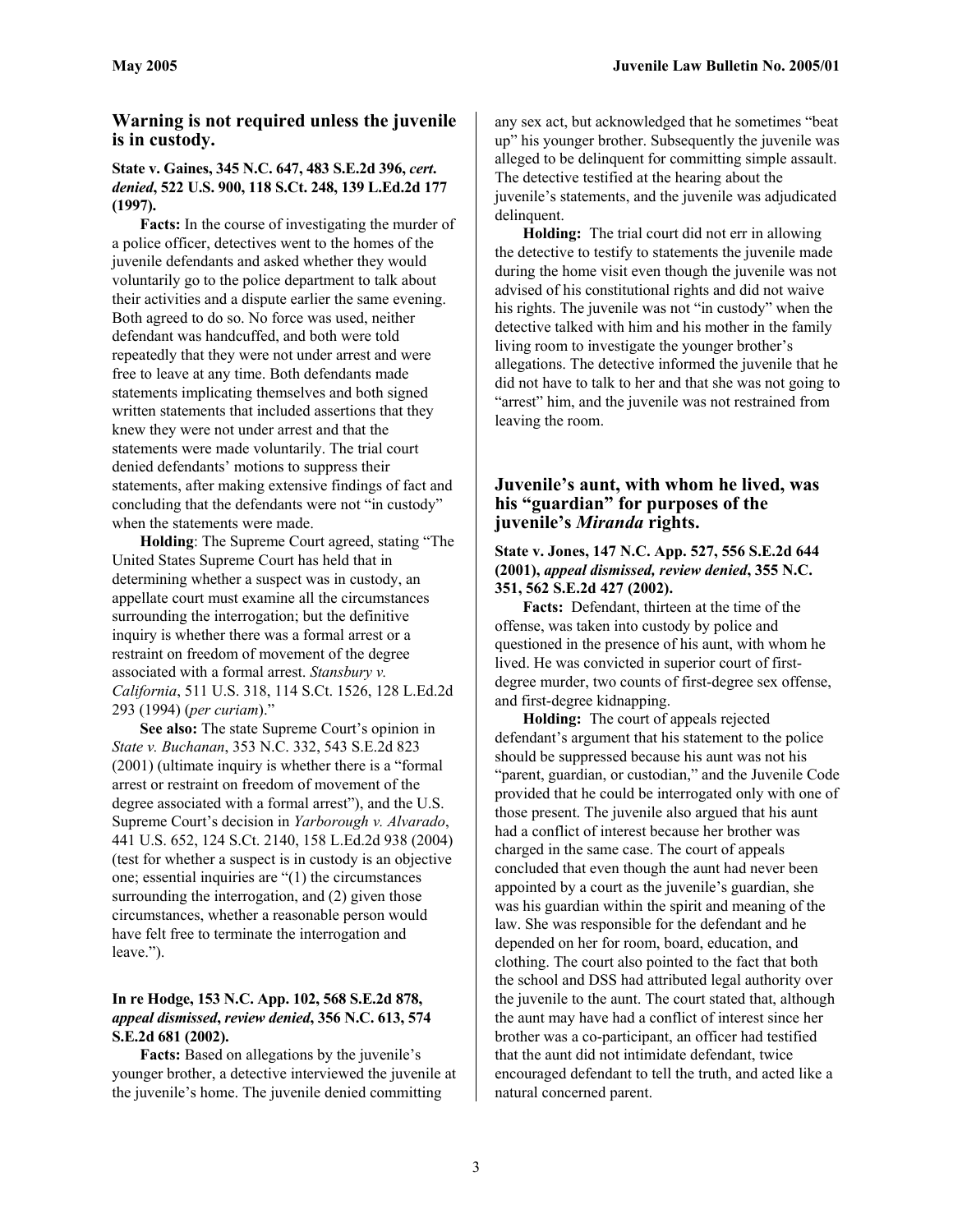#### **Juvenile, after initially refusing to talk, initiated communication when he nodded affirmatively after his mother said they needed to answer questions.**

#### **State v. Johnson, 136 N.C. App. 683, 525 S.E.2d 830 (2000).**

**Facts:** As a fifteen-year-old suspect, the juvenile was taken into custody and taken to the police station, where he was joined by his mother. He was advised of his *Miranda* rights and said that he understood them. When asked whether he wanted to answer questions, the juvenile said "no." Then his mother said, "No, we need to get this straightened out today. We'll talk with him anyway." The juvenile lowered his head, then looked at the detective and nodded his head affirmatively. The detective asked the juvenile whether he wished to answer questions without a lawyer, parent, guardian, or custodian present, and the juvenile said "yes." The mother read and signed the juvenile waiver of rights form, and the juvenile signed it without reading it. The juvenile then gave a statement in which he confessed to shooting the victim. He was convicted in superior court of first-degree murder and robbery with a dangerous weapon.

**Holdings:** The court of appeals found no error.

- (1) The trial court did not err in refusing to suppress the juvenile's statement on the basis that questioning should not have resumed after the juvenile said he did not want to answer questions. When a person in custody indicates he does not wish to make a statement, but later responds to further questioning, the crucial issue is who initiated the conversation in which the person made the incriminating statement. Here, the court said, the juvenile initiated further conversation by looking at the detective and nodding affirmatively.
- (2) The trial court did not err by allowing the state to question the detectives about their opinion of the juvenile's understanding of the juvenile rights form. The court held that the testimony was about their perceptions of the juvenile at the time of the confession and that it aided the trial court in determining the voluntariness of the juvenile's statement.

# **Determining voluntariness of juvenile's confession requires looking at totality of circumstances.**

#### **State v. Bunnell, 340 N.C. 74, 455 S.E.2d 426 (1995).**

**Facts:** Defendant, age fourteen, was charged with first degree murder for shooting his stepfather. The

case was transferred to superior court and defendant was convicted and sentenced to life in prison. On appeal to the Supreme Court, defendant argued that the trial court erred in refusing to suppress his statement to an SBI agent because it was not made knowingly and voluntarily.

**Holding:** Holding that the trial court did not err, the Supreme Court stated that a determination of voluntariness had to be made by looking to the "totality of the circumstances surrounding the statement," and noted that important factors include (1) whether the defendant was in custody, (2) defendant's mental capacity, (3) physical environment of the interrogation, and (4) manner of the interrogation. In regard to defendant's statement the court pointed to the following findings by the trial court:

- Defendant wanted to talk to the SBI agent and told him he understood each right he was waiving.
- The agent applied no pressure or coercion to defendant.
- The physical surroundings (an office where pilots waited at the airport, while the officers and defendant waited to fly back to North Carolina) were not coercive.
- There was no evidence of any display of weapons.
- Before going to the airport, the officers took defendant and his girlfriend to Burger King.
- At the airport, the officers carefully went over the juvenile rights form with defendant.
- Defendant had failed three grades in school, but had made them up during summer school and could read at a ninth grade level.
- There was no showing of abnormal intelligence.
- Defendant had an opportunity to sleep and eat before he was questioned.
- Defendant seemed familiar with the *Miranda* warnings and recited his constitutional rights when the officers began to read them to him.

The court also reviewed the evidence and found it sufficient to support the necessary elements of first degree murder.

#### **State v. Flowers, 128 N.C. App. 697, 497 S.E.2d 94 (1998).**

**Facts:** Mother of thirteen-year-old juvenile took him to the police department when she learned that police were looking for him in connection with a robbery and assault. An officer read the juvenile and his mother the juvenile's rights and asked whether they understood them. Both answered "yes" to each inquiry. After the juvenile's mother told him to tell the truth, the juvenile gave a detailed account of his involvement in the robbery and assault, but declined to answer questions about a different matter.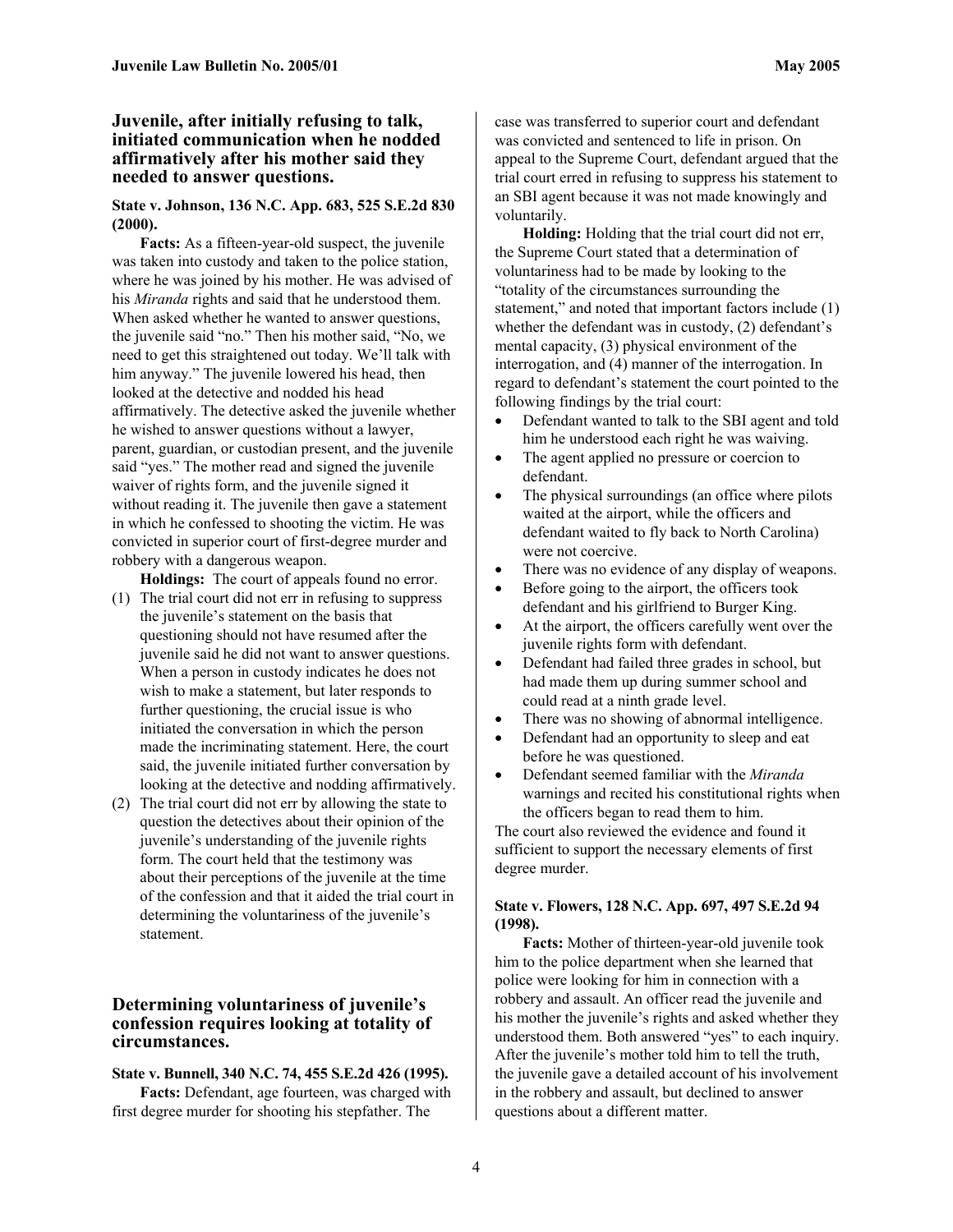The juvenile's case was transferred to superior court. At the hearing on his motion to suppress his statement to the police, a psychologist testified that defendant tested in the mildly retarded range and expressed an opinion that the juvenile's mental deficiencies substantially impaired his ability to understand his rights. On cross-examination, the witness admitted that psychologists using the same tests arrive at different results and that a person being tested may not try his best. The trial court denied defendant's motions to dismiss and to suppress his statement. Defendant pled guilty, reserving the right to appeal the denial of his motion to suppress.

**Holding:** The court of appeals affirmed, holding that the trial court did not err in denying defendant's motion to suppress his confession. The court

- 1. assumed for purposes of the appeal that the juvenile was in custody when he confessed;
- 2. found from the record that the required warnings were read to the juvenile before questioning;
- 3. held that the warnings were sufficient and that the officer had no duty to explain them to the juvenile in greater detail than the statute requires;
- 4. held that an express or written waiver was not required; and
- 5. held that the trial court's conclusion that defendant waived his rights knowingly, willingly, and intelligently was supported by the findings and that the findings were supported by the evidence.

In relation to the last, the court referred to evidence that

- the mother and juvenile signed the transcript of the juvenile's statement;
- the juvenile's answers during interrogation were coherent, responsive, and reasonable;
- the juvenile was allowed to use the bathroom; and
- the juvenile exercised his right not to talk about an unrelated event.

The court also pointed to the fact that there was no evidence that the juvenile was coerced, under the influence of alcohol or drugs, or injured, or that any promises or threats were made to induce the statement.

# **School Searches**

# **Search by school principal in presence of school resource officer was justified and reasonable.**

#### **In re Murray, 136 N.C. App. 648, 525 S.E.2d 496 (2000).**

**Facts:** A student told the school principal that the juvenile had "something in his book bag that he should

not have at school." When the principal found the juvenile he denied having a book bag, then admitted having a bag but denied that anything improper was in it. The principal took the juvenile to the office and advised him that she needed to search the book bag. He replied that he did not want it searched and that he wanted his father called. The principal summonsed the dean and the school resource officer (SRO), and they explained the need to search the book bag. When the principal tried to take the bag, the juvenile resisted. The SRO struggled with him and handcuffed him. The principal found a pellet gun in the bag. The SRO removed the handcuffs, and the juvenile's father was called. The trial court denied the juvenile's motion to suppress the physical evidence and adjudicated the juvenile delinquent.

**Holding:** The court of appeals held that the trial court did not err in refusing to suppress the fruits of the search. The search was conducted by a school official, not a law enforcement officer. The SRO was called in only after the principal decided to search the bag, did not search the bag himself, conducted no other investigation, and acted to enable the principal to obtain the bag and search it. Therefore, the court reviewed the search in relation to *New Jersey v. T.L.O*., 469 U.S. 325, 105 S.Ct. 733, 83 L.Ed.2d 720 (1985), which requires that a school search (1) be justified at its inception and (2) as actually conducted, be reasonably related in scope to the circumstances that justified the interference in the first place. The court held that the search in this case satisfied both criteria.

# **Reasonableness standard of** *New Jersey v. T.L.O.* **applies when law enforcement acts in conjunction with a school official.**

# **In re D.D., 146 N.C. App. 309, 554 S.E.2d 346,** *appeal dismissed, review denied***, 354 N.C. 572, 558 S.E.2d 867 (2001).**

 **Facts:** A school principal heard from a teacher that some girls were talking about an after-school fight. Near the end of the school day, the principal, the school resource officer (SRO), and two uniformed offduty police officers approached the juvenile and several other girls in the school parking lot. Only one of the girls, not the juvenile, was a student at the school. The girls lied about who they were and where they went to school and were generally disrespectful. The SRO searched one girl's purse and found a box cutter. The girls were taken to the principal's office, where the principal called the school the juvenile attended. The principal then said that because he had information that the girls had come to the school to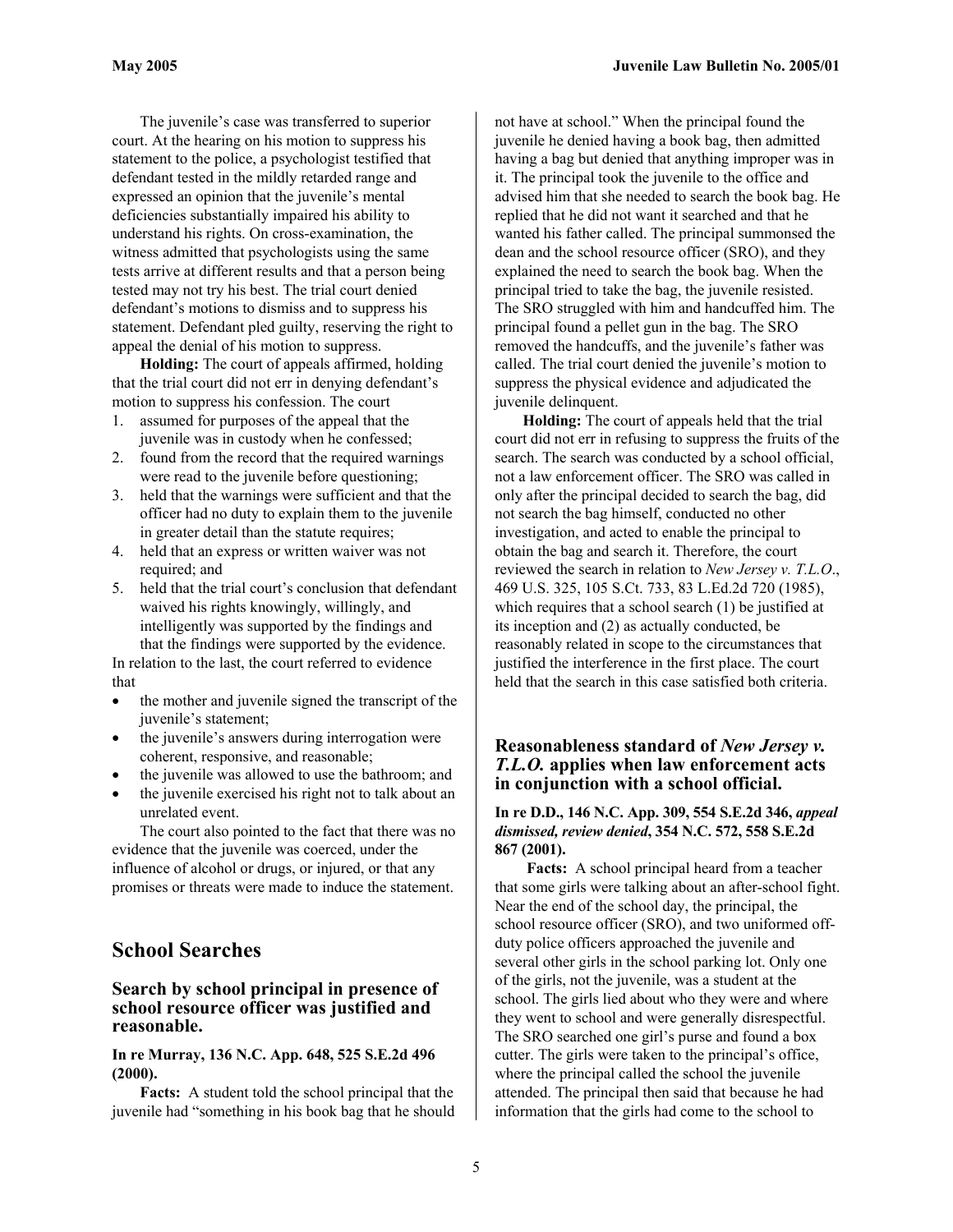fight, he needed to know what they had on their persons. He asked them to empty their pockets, and the juvenile took a knife out of her pocket. The juvenile was alleged to be delinquent for possessing a knife on school property in violation of G.S. 14-269.2(d). The trial court denied the juvenile's motion to suppress the knife as evidence and to dismiss at the close of the state's evidence. The juvenile was adjudicated delinquent and placed on probation.

**Holdings:** The court of appeals held that the "reasonableness" standard for school searches established in *New Jersey v. T.L.O.*, 469 U.S. 325,105 S.Ct. 733, 83 L. Ed. 2d 720 (1985), should apply in cases such as this where law enforcement acts "in conjunction with" school officials. The court rejected both the juvenile's argument that the lesser standard did not apply because she was not a student at the school and her argument that the parking lot was not school property. Applying *T.L.O*., the court found that the principal's actions were justified under the circumstances and that the scope of the search was reasonable.

# **Reasonableness standard of** *New Jersey v. T.L.O.* **applies to detention of a student by a school resource officer who is acting in conjunction with a school official.**

#### **In re J.F.M., \_\_\_ N.C. App. \_\_\_, 607 S.E.2d 304,**  *appeal dismissed***,** *review denied***, \_\_\_ N.C. \_\_\_, \_\_\_ S.E.2d \_\_\_ (2005).**

**Facts:** A deputy sheriff, who was also a school resource officer (SRO), investigated an affray involving T.B. and another student. While not seeing the affray, the SRO observed a group of students gathered outside on the school campus. He saw T.B. leaving the grounds and gave her three commands to stop, which she ignored. Continuing his investigation, the SRO spoke with a school administrator who told him that T.B. had been in the affray and was leaving the school campus. The SRO approached T.B. at a bus stop on the campus and told her that she needed to come back to the school to talk to the school administrator about the affray. She refused to go with the SRO, who responded by grabbing her arm and telling her she needed to come with him. J.F.M. then pushed the SRO and told T.B. to run. T.B. later returned and struck the SRO with an umbrella. T.B. and J.F.M. were adjudicated delinquent for resisting, delaying, and obstructing a public officer and assault on a public officer.

**Holding:** The court of appeals, relying on *Wofford v. Evans*, 390 F.3d 318 (4th Cir. 2004) [extending

reasonableness standard of *New Jersey v. T.L.O*., 469 U.S. 325 (1985), to detentions of students], and *In re D.D.*, 146 N.C. App. 309, 554 S.E.2d 346 (2001) (extending *T.L.O.* to searches by resource officers working in conjunction with school officials), held that the reasonableness standard of *T.L.O.* applied to a resource officer's detention of a student when acting in conjunction with a school official. The court examined the facts in this case and found that the resource officer was acting in conjunction with the school administration and his detention of the student was reasonable under *T.L.O.*

# **Interstate Compact on Juveniles**

#### **In re Teague, 91 N.C. App. 242, 371 S.E.2d 510,**  *appeal dismissed***,** *cert. denied***, 323 N.C. 624, 374 S.E.2d 588 (1988).**

**Facts:** A fugitive warrant from S.C. alleged the respondent's escape from confinement in S.C. Respondent was taken into custody in N.C. The court dismissed the warrant because respondent was a juvenile and released the juvenile into his father's custody in N.C. The trial court ordered S.C. to forward appropriate paperwork under the Interstate Compact on Juveniles by a specified date or the matter would be dismissed. S.C. forwarded a "Requisition for Escapee or Absconder" and an "Adjudication Order" finding the juvenile guilty of burglary, malicious damage to real property, and contempt of court under S.C. law. The requisition stated that the juvenile was an escapee from custody of the S.C. Department of Youth Services. At a hearing, the N.C. trial court ordered the juvenile turned over to S.C. authorities, stayed the order pending appeal, and ordered the juvenile into his father's custody. The juvenile appealed.

#### **Holdings:**

- 1. The trial court erred in ordering the juvenile returned to S.C. without making findings of fact and conclusions of law. The statute requires some findings of fact to protect a juvenile in this state from being returned improperly to the demanding state, but the findings are not the same as those required in adult extradition proceedings. The statute requires a finding "that the requisition from the requesting state is in order and that the name and age of the delinquent juvenile on such requisition is the same as the juvenile before the court."
- 2. The compact does not allow or require inquiry by the responding state into the juvenile's best interest. The demanding state is in the better position to make a best interest determination.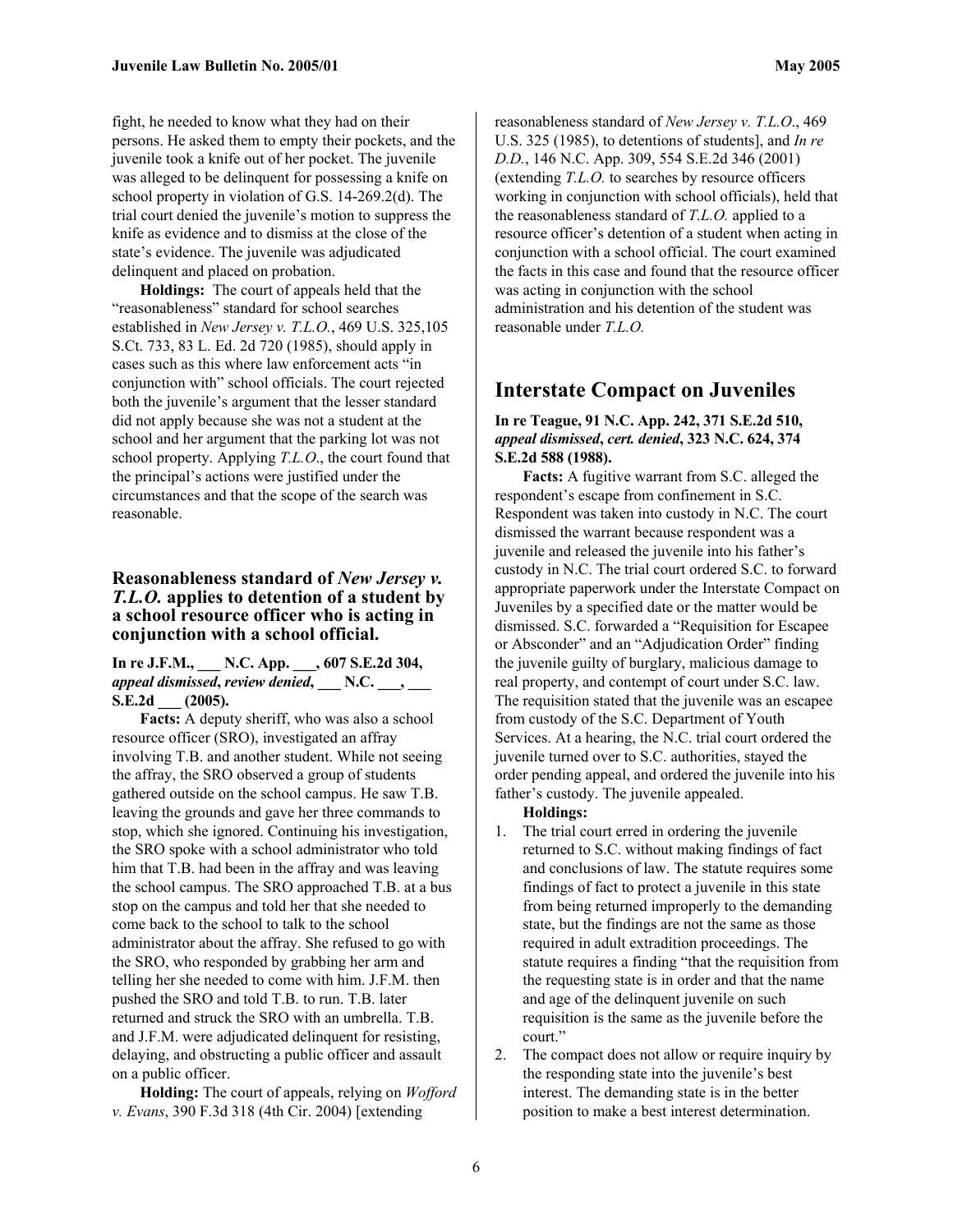3. The statute is constitutional. It does not deny the juvenile equal protection or due process by disallowing inquiry by the responding court into best interest.

# **Sufficiency of Petition**

# **Allegations in a delinquency petition must be as specific as those required for an indictment.**

**In re Griffin, 162 N.C. App. 487, 592 S.E.2d 12 (2004).** 

**Facts:** The petition alleged that the juvenile was delinquent for committing a first-degree sex offense against his younger cousin "by force and against the victim's will," under G.S.14-27.4. At the close of the state's evidence, the juvenile's attorney made a motion to dismiss on the basis that the state had presented no evidence of force and, instead, had relied on the difference in ages between the juvenile and the victim, an alternative form of first-degree sex offense under G.S.14-27.4, which was not alleged in the petition. The trial court denied the motion to dismiss, after questioning defense counsel about his awareness of the age difference between the two boys. The juvenile appealed, raising only the issue of the admissibility of the juvenile's statement. The court of appeals addressed only the issue raised in the amicus brief filed by the Appellate Defender.

**Holding:** The court of appeals vacated the trial court's order, holding that there was a fatal variance between the petition and the evidence on which the juvenile was adjudicated delinquent. The court said that the specificity required in a juvenile petition is the same as that required for a sufficient indictment. It must clearly apprise the juvenile of the conduct that is the subject of the allegation, which the petition in this case did not do. When the form of the offense based on age difference is being alleged, the petition must allege the ages of the victim and the juvenile respondent.

# **Only the date, not the time of day, of a juvenile's birth is relevant to determining the juvenile's age.**

#### **In re Robinson, 120 N.C. App. 874, 464 S.E.2d 86 (1995).**

**Facts:** The juvenile was alleged to be delinquent for committing a felony at 3:00 a.m. on the day of his thirteenth birthday. The petition was filed later the same day. The juvenile had been born at 10:45 p.m. on

August 22, 1981, and argued that because he did not actually become thirteen until 10:45 p.m. on August 22, 1994, his case could not be transferred to superior court for trial. The trial court agreed.

**Holding:** The court of appeals reversed, holding that fractions of days are not to be considered in determining age. The court adopted a "birthday" rule under which the juvenile became thirteen at the first moment of the day of the anniversary of his birth, regardless of the actual time of day the birth had occurred.

# **Petitions alleging statutory rape were fatally defective when they failed to allege ages of the juvenile and alleged victim.**

#### **In re Jones, 135 N.C. App. 400, 520 S.E.2d 787 (1999).**

**Facts:** Juvenile was adjudicated delinquent on the basis of five petitions alleging sex offenses. At the hearing, the court allowed the state to amend one of the petitions, which alleged forcible rape, to instead allege statutory rape and to allege the ages of the juvenile and the victim. The other four petitions cited a repealed statute, but apparently intended to charge and were heard as if they charged statutory rape. None of those petitions included allegations as to the juvenile's or the victim's age.

**Holding:** The four petitions that were not amended were fatally defective and should have been dismissed, because they failed to allege the ages of the juvenile and the victim, which were key elements of the offenses, and failed to give the juvenile adequate notice of the charges against him.

# **Exact date of the alleged assault was not an essential allegation.**

#### **In re Hodge, 153 N.C. App. 102, 568 S.E.2d 878,**  *appeal dismissed***,** *review denied***, 356 N.C. 613, 574 S.E.2d 681 (2002).**

**Facts:** The juvenile was adjudicated delinquent based on a petition alleging that he committed simple assault "between 1 April 2000 and 15 July 2000."

**Holding:** The court of appeals rejected the juvenile's argument that the petition was fatally defective because it did not allege a specific date for the offense. The court held that the date was not essential to the allegation of assault, and that the juvenile had not established that he was misled or prejudiced by the absence of more precise allegations.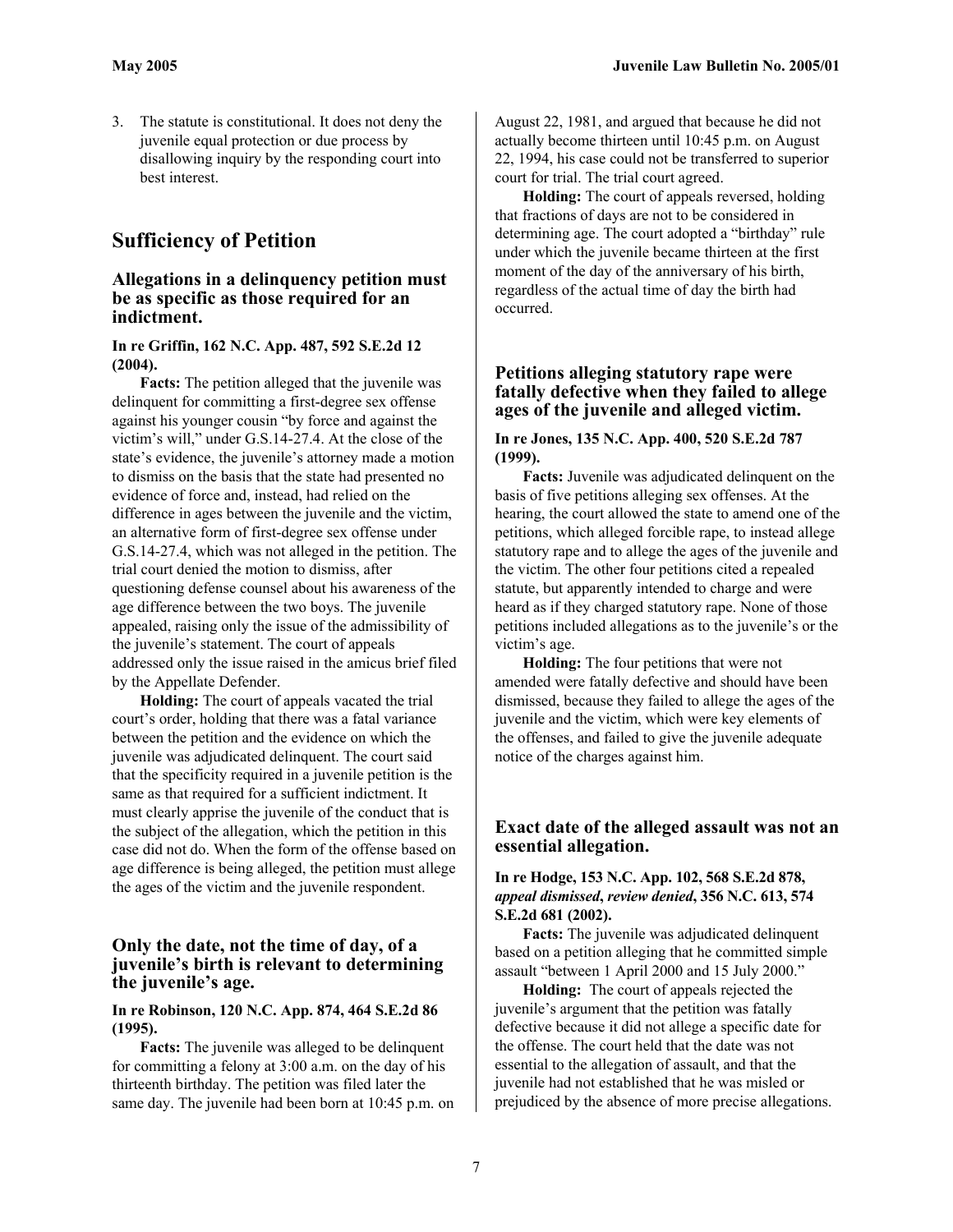# **Other cases addressing issues relating to petitions include the following:**

**Approval for filing. In re Register, 84 N.C. App. 336, 352 S.E.2d 889 (1987).** The record must show affirmatively that either the court counselor or the district attorney has approved the filing of the petition. When the district attorney approves the filing, the record must show affirmatively that the court counselor had disapproved the filing.

**Prosecutor as complainant. In re Stowe, 118 N.C. App. 662, 456 S.E.2d 336 (1995).** An assistant district attorney may sign a petition as the "complainant," as long as (1) the court counselor follows required procedures before the petition is signed and (2) the prosecutor "does not encroach upon the important role of the [court] counselor."

**Amendment of petition. In re Davis, 114 N.C. App. 253, 441 S.E.2d 696 (1994).** A petition alleging delinquency may be amended only if the amended petition does not charge the juvenile with a different offense. Because that rule is jurisdictional, an improper amendment cannot be saved by consent, waiver, or estoppel.

# **Transfer to Superior Court**

# **Transfer is automatic and no transfer hearing is required when court finds probable cause for first degree murder.**

**State v. Brooks, 148 N.C. App. 191, 557 S.E.2d 195 (2001),** *appeal dismissed, review denied***, 355 N.C. 287, 560 S.E.2d 808 (2002).** 

**Facts:** Juvenile was alleged to be delinquent for committing murder two weeks before his sixteenth birthday. The petition alleged that the juvenile, on a specific date and at a specific time, "unlawfully, willfully, and feloniously with malice and aforethought did kill [the victim]. In violation of GS 14-17 Murder."

At a probable cause hearing on 3/7/00 the juvenile court found probable cause to believe the juvenile committed first-degree murder and, without holding a transfer hearing, ordered that the case be transferred to superior court. The juvenile appealed the transfer order (to superior court). On 3/20/00 the grand jury indicted the juvenile on first-degree murder. The superior court heard and denied the appeal of the transfer order on 1/10/01. The juvenile pled guilty to second-degree murder and appealed the transfer order and sentencing.

**Holding:** The court of appeals rejected defendant's argument that the trial court was required to hold a transfer hearing because the petition failed to allege first-degree murder. The court found that the petition was substantially similar to one the court upheld when the same issue was raised in *In re K.R.B.*, 134 N.C. App. 328, 517 S.E.2d 200, *appeal dismissed*, *review denied*, 351 N.C. 187, 541 S.E.2d 713 (1999).

### **In re K.R.B., 134 N.C. App. 328, 517 S.E.2d 200,** *appeal dismissed***,** *review denied***, 351 N.C. 187, 541 S.E.2d 713 (1999).**

*Note: This case was decided under the previous Juvenile Code at a time when transfer orders were immediately appealable to the court of appeals.* 

**Facts:** The petition alleged that the juvenile was delinquent in that in the named county, on or about the specified date, the juvenile "unlawfully, willfully and feloniously did of malice aforethought kill and murder [victim] G.S. 14-17." The trial court conducted a probable cause hearing, found probable cause for first degree murder, and transferred the case to superior court. The juvenile appealed.

**Holding:** Affirmed. The court of appeals held that the trial court did not err by automatically transferring the case to superior court without conducting a transfer hearing, because the petition was sufficient to allege first degree murder, and upon a finding of probable cause, transfer to superior court was mandatory.

# **Except in case of first degree murder, decision to transfer is in court's discretion.**

#### **In re Wright, 137 N.C. App. 104, 527 S.E.2d 70 (2000).**

**Note:** This case was decided under the previous Juvenile Code at a time when transfer orders were immediately appealable to the court of appeals.

**Facts:** The juvenile, age thirteen, was alleged to be delinquent for committing a sex offense with a younger child. The court found probable cause after hearing testimony from the victim, two other juveniles who had witnessed the incident and whose testimony corroborated the victim's, the victim's mother, and a detective. At a separate transfer hearing the juvenile presented testimony from members of his church, a neighbor, his school guidance counselor, a detentioncenter employee, and a court-appointed expert witness in forensic psychology. The psychologist testified that there was evidence of psychiatric disturbance; that the juvenile and others had been planning to take over his school by force or bombing it; that the psychologist viewed that plan as more fantasy and delusion than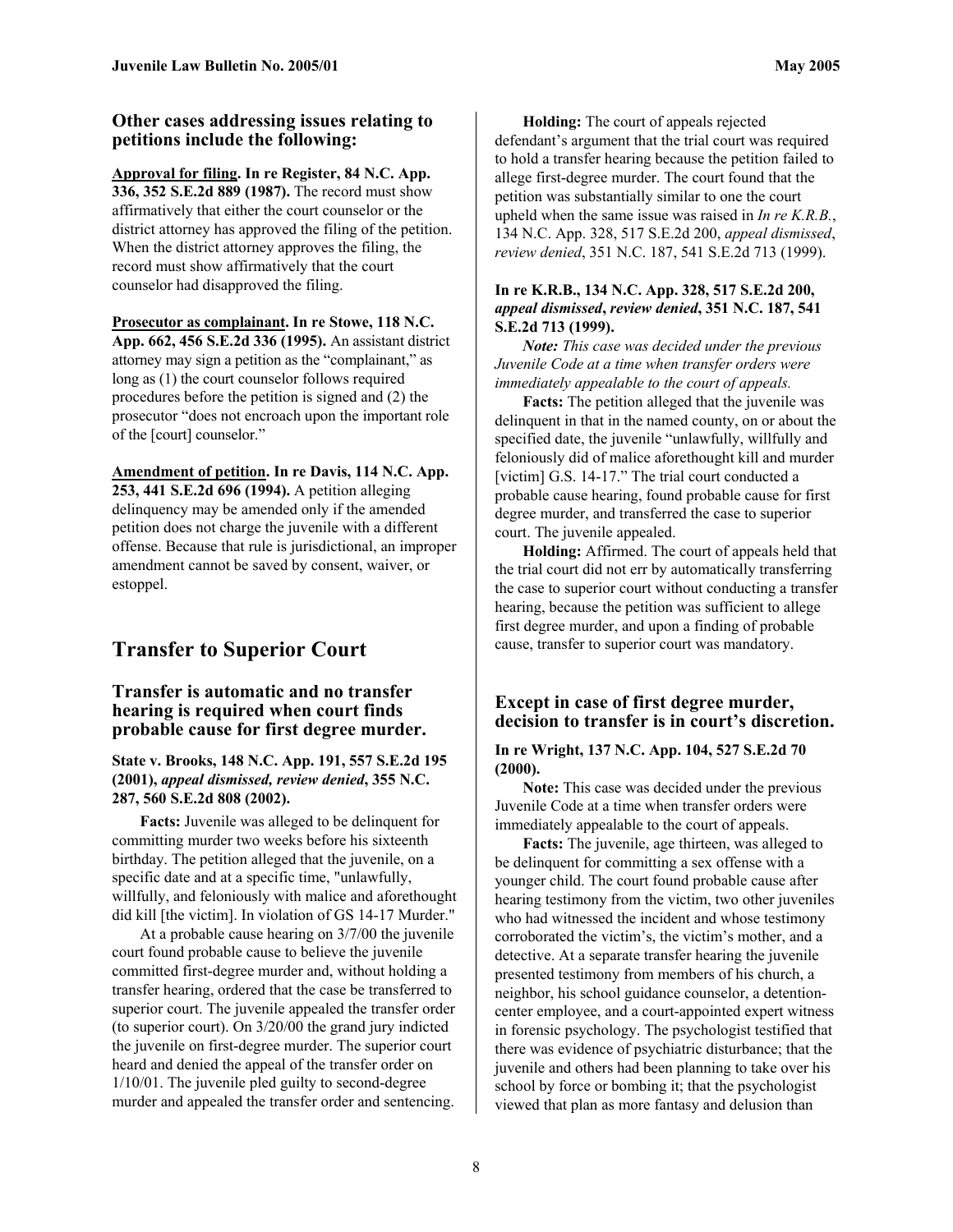reality; that in his opinion the juvenile would not pose a threat to the community if given proper treatment; and that he recommended that the juvenile be placed in a residential treatment environment rather than incarcerated. The trial court transferred the case to superior court, giving the following reasons:

- Seriousness of the offense, and the fact that the juvenile used intimidation and force.
- Under [then applicable] juvenile laws, limitation of juvenile court's jurisdiction to four years, compared with longer period during which superior court could order treatment and have jurisdiction.
- The juvenile's history of prior violent aggressive tendencies.
- The need to protect the public from this type of criminal acts and the sex offenders who commit them.
- The state's presentation of three eye-witnesses to the offense (the victim and two others). **Holdings:**
- 1. Evidence was sufficient to support the trial court's reasons for ordering transfer. The transfer decision was in the discretion of the trial court, and the court was not required to make findings of fact.
- 2. The trial court did not abuse its discretion by failing to consider the juvenile's age or maturity and his condition and needs for treatment. The court held that then-applicable law did not require the court to consider those things. The court stated, however, that the record made clear that the court did consider them.
- 3. The trial court did not err in considering the juvenile's chronological age rather than his "real" or "developmental" age. The court of appeals held that the statute was not ambiguous and that the General Assembly must be presumed to intend the ordinary meaning of the words it uses.
- 4. The issue of whether any sentence the juvenile might receive in superior court would constitute cruel and unusual punishment was not "ripe" for review, since the juvenile had not been tried or convicted, much less sentenced.

# **Transfer order must state sufficient reasons for transfer.**

#### **In re J.L.W., 136 N.C. App. 596, 525 S.E.2d 500 (2000).**

**Note:** This case was decided under the previous Juvenile Code at a time when transfer orders were immediately appealable to the court of appeals.

**Facts:** Petitions alleged that the juvenile was delinquent for multiple misdemeanors and felonies relating to damage to school property. The trial court found probable cause as to the felonies. Evidence indicated that the juvenile was charged with nonviolent offenses against property, committed the offenses with an older juvenile, did not have a criminal record, and was learning disabled. The juvenile's parents were at the hearing. His teacher and an investigating officer stated that the juvenile had the potential for rehabilitation. The court transferred the felony cases to superior court. The court's order stated the following reasons for transfer:

- The juvenile is 15 years of age.
- Co-defendant in the matter is 17 years of age.
- It is desirable that both cases be done in one court.
- Juvenile admitted guilt to officer.
- Extent of damage to public school property was extensive (\$23,564.97 buses, \$785.30 fence).

**Holding:** The court of appeals held that the trial court abused its discretion in transferring the case to superior court. The transfer order did not reflect that the court considered the juvenile's needs, his rehabilitative potential, and the family support he received. Therefore, the court said, the transfer order was deficient in that it failed to adequately state the reasons for transfer.

# **Trial court may not adjudicate an offense and then transfer it to superior court.**

#### **In re J.L.W., 136 N.C. App. 596, 525 S.E.2d 500 (2000).**

**Note:** This case was decided under the previous Juvenile Code at a time when transfer orders were immediately appealable to the court of appeals.

**Facts:** Petitions alleged that the juvenile was delinquent for multiple misdemeanors and felonies relating to damage to school property. The trial court found probable cause as to the felonies and transferred those cases to superior court. The court then held an adjudicatory hearing on the misdemeanors, found the juvenile delinquent for those offenses, and transferred them to superior court.

**Holding:** The state conceded and the court of appeals held that transfer of the misdemeanors to superior court, after the taking of evidence and adjudication in juvenile court, constituted double jeopardy. The court vacated the transfer order as to these charges and remanded to juvenile court for disposition.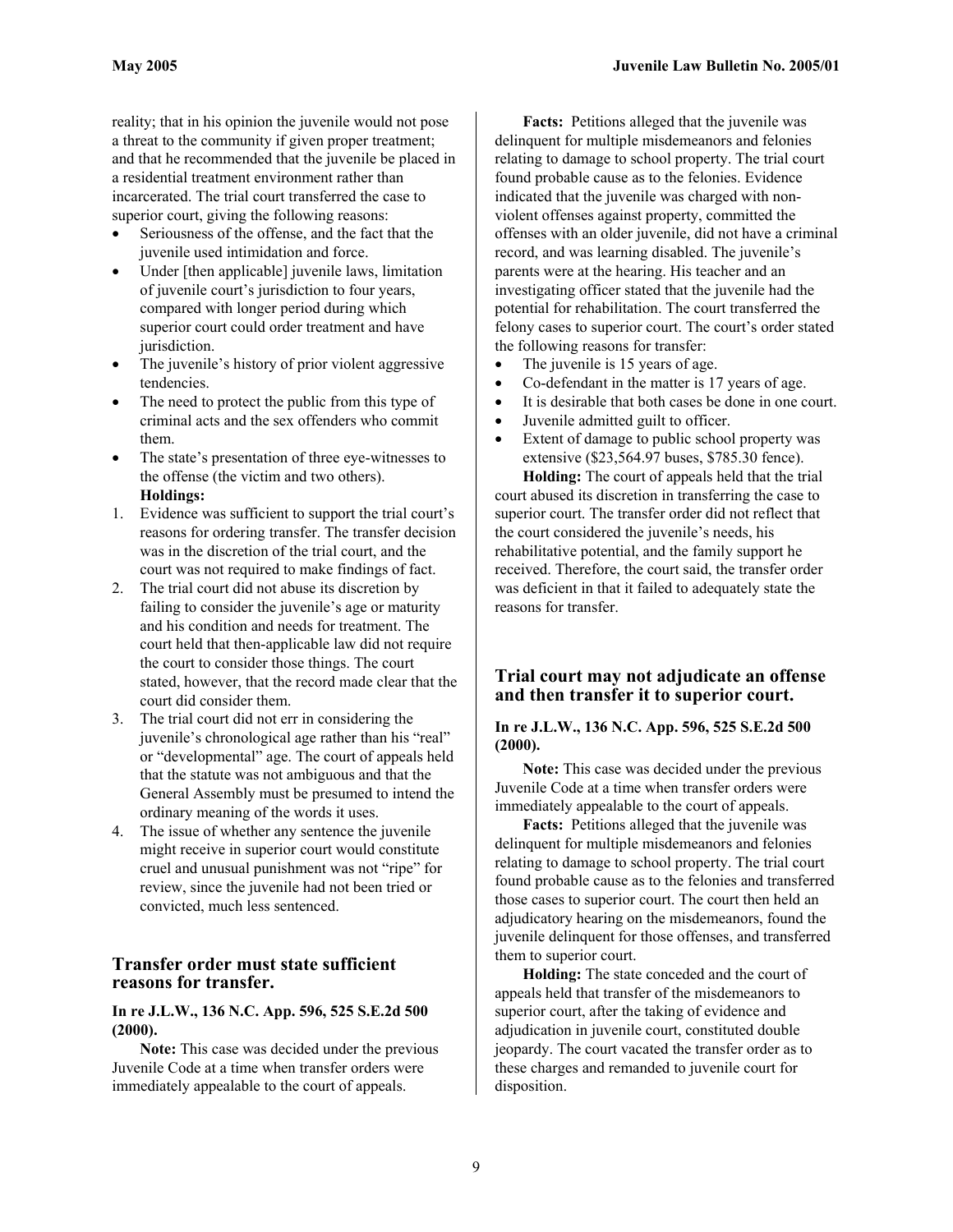# **When a juvenile's case is transferred to superior court, that court has jurisdiction over a related offense even if it was not the subject of a juvenile petition.**

### **State v. Jackson, \_\_\_ N.C. App. \_\_\_, 600 S.E.2d 16,**  *appeal dismissed***,** *review denied***, 359 N.C. 72, 604 S.E.2d 923 (2004).**

**Facts:** A fifteen-year-old juvenile was involved with others in committing an armed robbery and murder. Two juvenile petitions, one alleging firstdegree murder and the other alleging attempted armed robbery, were filed against him in juvenile court. In the juvenile proceeding the court found probable cause and ordered that these offenses be transferred to superior court for trial as an adult. The juvenile then was indicted for first-degree murder, attempted armed robbery, and conspiracy to commit armed robbery. He was convicted in superior court of all three offenses.

**Holding:** The court of appeals rejected defendant's argument that the superior court lacked jurisdiction over the felony of conspiracy to commit armed robbery because this offense was not alleged in a juvenile petition and transferred from juvenile court to superior court. G.S. 7B-2203(c) provides that when a case is transferred to superior court, the superior court has jurisdiction over that felony and "any offense based on the same act or transaction or on a series of acts or transactions connected together or constituting parts of a single scheme or plan of that felony . . . ." Because the offense of conspiracy to commit armed robbery was based on the same act or transaction as the other two felonies, which had been properly transferred to superior court, the superior court had jurisdiction over that offense as well.

# **Transfer order may not be appealed to the court of appeals if the juvenile did not appeal the order to superior court.**

#### **State v. Wilson, 151 N.C. App. 219, 565 S.E.2d 223,** *cert. denied***, 356 N.C. 313, 571 S.E.2d 215 (2002).**

**Facts:** After a transfer hearing the juvenile's case was transferred to superior court. Juvenile did not appeal the transfer order and was convicted of assault with a deadly weapon with intent to kill inflicting serious injury. On appeal to the court of appeals, the defendant argued that certain evidence had been admitted improperly at the transfer hearing and that entry of the transfer order was error.

**Holding:** The court of appeals rejected this argument and held that to preserve the issue of transfer for review by the appellate courts a juvenile must avail

himself of the right to appeal the order to superior court before being tried in superior court.

# **Also See**

**State v. Green, 348 N.C. 588, 502 S.E.2d 819 (1998),**  *cert denied***, 525 U.S. 1111, 119 S.Ct. 883, 142 L.Ed.2d 783 (1999)**, in which the state Supreme Court rejected the argument that the transfer statute and procedure in effect before July 1, 1999, violated the juvenile's due process and equal protection rights and was void for vagueness.

# **Evidence and Adjudication**

# **Delinquency proceedings are civil and are governed by the Rules of Civil Procedure.**

**In re Hodge, 153 N.C. App. 102, 568 S.E.2d 878,**  *appeal dismissed***,** *review denied***, 356 N.C. 613, 574 S.E.2d 681 (2002).** 

**Facts:** Based on allegations by the juvenile's younger brother, a detective interviewed the juvenile at the juvenile's home. The juvenile denied committing any sex act, but acknowledged that he sometimes "beat up" his younger brother. A summons and petition alleging indecent liberties were served on the juvenile and his parents. Another petition, alleging that the juvenile committed a simple assault, was filed but was not served on the juvenile or his parents. Both petitions were heard at the same hearing. The court dismissed the indecent liberties petition and adjudicated the juvenile delinquent for simple assault.

**Holding:** The trial court had personal jurisdiction over the juvenile even though neither he nor his parents were served with the summons and the petition alleging simple assault. The juvenile's and parents' appearance at and participation in the hearing, without objection, amounted to a general appearance.

# **Determination of juvenile's competence is in the trial court's discretion.**

#### **In re Robinson, 151 N.C. App. 733, 567 S.E.2d 227 (2002).**

**Facts:** The trial court found that the juvenile was competent to stand trial after (1) a physician at Dix found him competent; (2) a physician retained by the defense found him incompetent; and (3) another physician from Dix, appointed by the court, found him competent. The juvenile admitted the alleged offenses,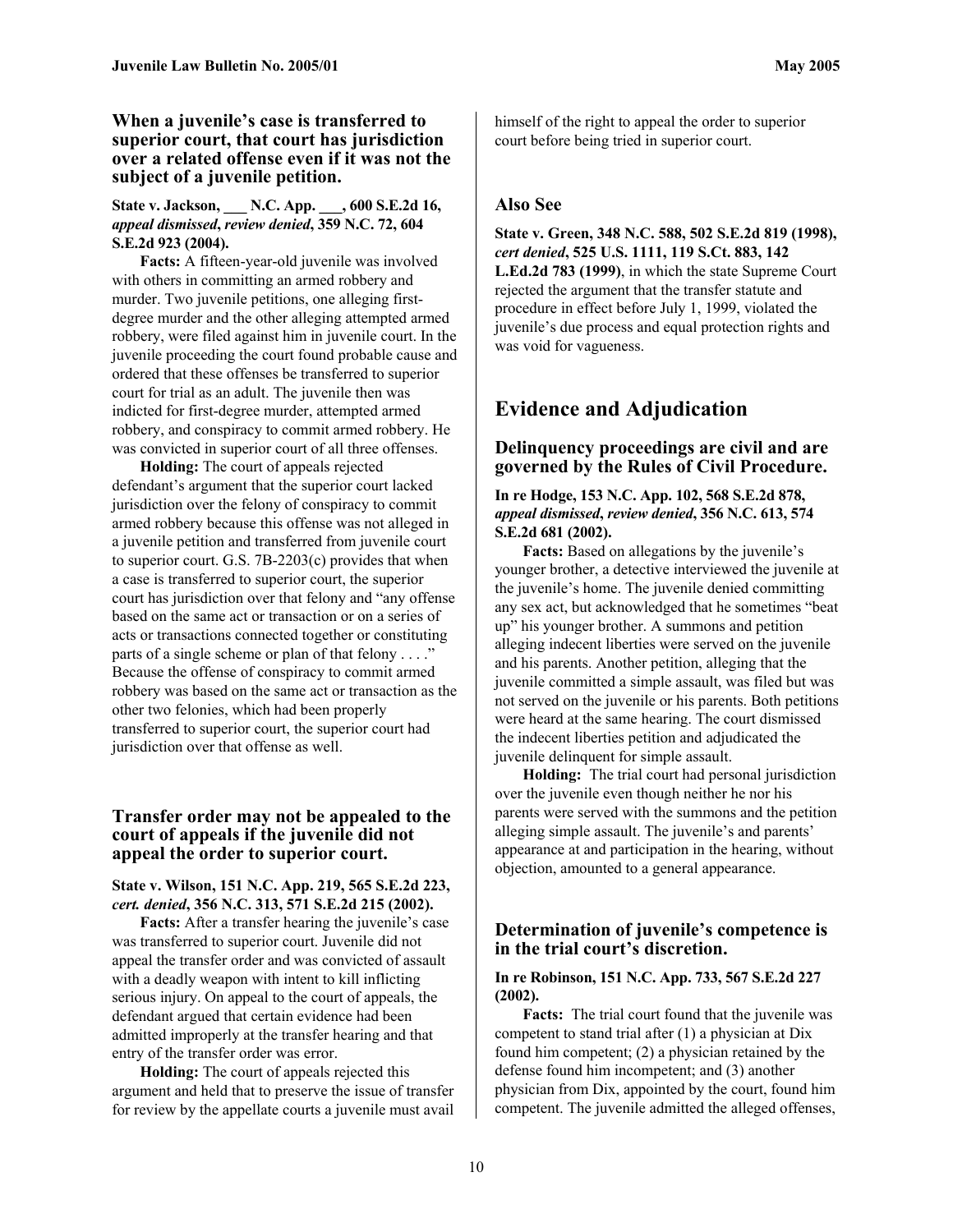including assault with a deadly weapon with intent to kill inflicting serious injury, and preserved for appeal the issue of competency.

**Holding:** The court of appeals held that the trial court did not err in concluding that the juvenile was competent, rejecting the juvenile's argument that the third evaluation was inherently unreliable and biased. The court of appeals noted that the third physician set out a number of bases for his opinion, and held that the evidence was sufficient to support the trial court's finding and that there was no indication that the court abused its discretion.

# **After in camera review, trial court must disclose to defendant (or juvenile) any materially exculpatory evidence found in confidential DSS records.**

*Although neither of the following cases involves a juvenile proceeding, the issue of access to confidential records is just as likely to arise in a delinquency case.* 

**State v. Johnson, \_\_\_ N.C. App. \_\_\_, 599 S.E.2d 599 (2004).** 

**Facts:** The defendant was convicted of firstdegree statutory sexual offense. Before trial, the trial judge conducted an in camera review of a county social services department's file concerning the alleged minor victim and provided a portion of the file to the defendant.

**Holding:** The court of appeals examined the file and held that the trial judge erred in not providing other information in the file to the defendant, because the file contained materially exculpatory evidence – namely, an alternative explanation for the abuse of the alleged victim.

# **State v. Allen, \_\_\_ N.C. App. \_\_\_, 601 S.E.2d 299 (2004).**

**Facts:** Defendant was convicted of felonious child abuse inflicting serious bodily injury. The trial judge had conducted an in camera review of a county social services department's file concerning the alleged minor victim and ruled that it did not contain any exculpatory evidence to which the defendant was entitled. The file was sealed and placed in the record for appellate review.

**Holding:** The court of appeals examined the social services file and held that the trial court had not erred. The test, the court said, is whether any contents of the file are favorable to the defendant and material to guilt or punishment.

# **Court may not accept juvenile's admission without making the full inquiry required by statute.**

# **In re T.E.F., \_\_\_ N.C. App. \_\_\_, 604 S.E.2d 348 (2004) (appeal pending in Supreme Court).**

**Facts:** Juvenile, age fourteen, was alleged to be delinquent for robbery with a dangerous weapon and assault with a deadly weapon, for using a knife to threaten and rob several victims. At adjudication, the juvenile's counsel indicated that the juvenile would admit the charges. The trial court asked the juvenile questions, which the juvenile answered. The court did not ask the juvenile whether he was satisfied with his representation, and the juvenile did not sign a transcript of admission. The prosecutor recited a factual basis for the admission, and the court adjudicated the juvenile delinquent and committed him to DJJDP.

**Holding:** The court of appeals reversed, holding that the trial court was required to present *all* of the inquiries and statements required by G.S. 7B-2407 before accepting a juvenile's admission. The opinion rejects a dissenting judge's argument that a "totality of the circumstances" test should be applied. The majority discusses the differences between juvenile and criminal proceedings and stresses that in juvenile proceedings the state has a heightened duty to protect the rights of the juvenile.

# **The record must show affirmatively that a juvenile's admission was knowing and voluntary.**

#### **In re W.H., \_\_\_ N.C. App. \_\_\_, 603 S.E.2d 356 (2004).**

**Facts:** At the same hearing, the juvenile admitted both a probation violation and a misdemeanor charge of assault inflicting serious injury. The juvenile signed a transcript of admission, with respect to the misdemeanor, which stated that the most restrictive disposition he could receive was a Level 2. During the hearing the court informed the juvenile that the most restrictive disposition the court could order was a Level 3, commitment to DJJDP for placement in a youth development center. The court ordered a Level 3 disposition and the juvenile appealed.

**Holding:** Reversed and remanded. The court of appeals held that the trial court did not sufficiently inform the juvenile of the most restrictive disposition he could receive and therefore, it was not possible to conclude that the juvenile's admission was knowing and voluntary.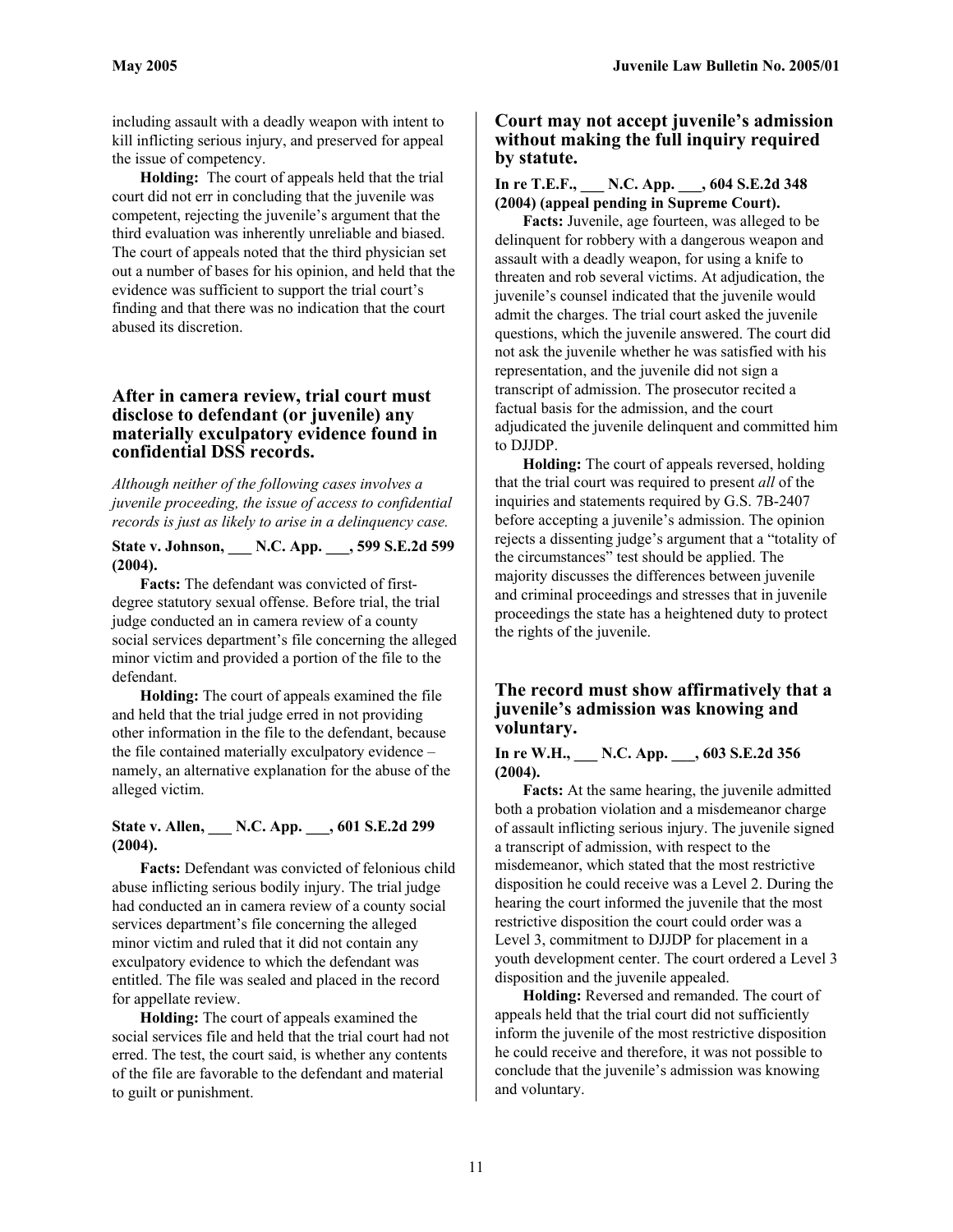#### **Determination of competency of a child witness to testify is in the court's discretion, but requires adequate inquiry.**

#### **In re Clapp, 137 N.C. App. 14, 526 S.E.2d 689 (2000).**

**Facts:** An eleven-year-old male juvenile was adjudicated delinquent for a second-degree sexual offense with a three-year-old child. Evidence included that the juvenile, the victim, and the victim's sevenyear-old brother were playing in the victim's bedroom, and the victim came out of the room pulling at her panties and stated that the juvenile had made her take off her clothes and licked her private parts. The same day, her mother took the victim to the hospital, and the mother and child informed the doctor that the juvenile had licked the victim's private parts. The victim, four years old when the adjudication occurred, was found competent to testify and described what happened.

**Holding:** After reviewing case law and the trial court's actions, the court of appeals held that the trial court did not abuse its discretion in finding the child competent to testify based on its observation of her testimony.

#### **In re Pugh, 138 N.C. App. 60, 530 S.E.2d 328 (2000).**

**Facts:** The juvenile was adjudicated delinquent for a first degree sexual offense, indecent liberties, and assault inflicting serious injury on a child under age sixteen (a four-year-old girl). The court allowed the child to sit on her foster mother's lap when the state called the child to testify. The court found the child incompetent to testify after asking these questions:

- Q: "…, how old are you sweetheart?"
- A: "Four."
- Q: "Four. Do you go to school? And where do you go to school?"
- A: "North Graham."
- Q: "And North Graham. Is that what you said? Are you in kindergarten? Do you know what kindergarten is?"
- A: "Yes."
- Q: "And who is that you're with? Who's this lady?"
- A: "Margaret."
- Q: "Are y'all related?"
- A: "Yes."
- Q: "Do you know? How are you related to her?"  $A$ :

The court then allowed several witnesses to testify to the child's out-of-court statements under the residual exception to the hearsay rule, G.S. 8C-1, Rule 803(24).

**Holding:** The trial court erred by disqualifying the child without making an appropriate inquiry into her competency to testify. The *voir dire* was insufficient to allow a determination of whether the child was incapable of expressing herself concerning the matter or incapable of understanding the duty to tell the truth. The court of appeals remanded for a proper inquiry as to the child's competency to testify and for further findings, and stated: "If, after conducting an appropriate *voir dire* of [the child], the juvenile court determines that [the child] is incompetent to testify, the adjudicatory and dispositional order . . . is affirmed. If, however, after proper inquiry, the juvenile court determines that [the child] is competent to testify, the juvenile shall be entitled to a new adjudicatory hearing . . . ."

**Dissent:** One judge dissented from this part of the opinion and would have required a new adjudicatory hearing on the basis that it would be improper to conduct an inquiry as to the witness's competency after the trial.

#### **State v. Ford, 136 N.C. App. 634, 525 S.E.2d 218 (2000).**

**Facts:** The young victim testified at the trial at which defendant was convicted of first degree sexual offense and taking indecent liberties with a child. Although the child apparently did not know what it meant to place her hand on the Bible and swear to tell the truth, she did state during *voir dire* that she would be spanked if she told a lie. The trial court observed the child's testimony and made findings that her answers to questions by the prosecution and defense were reasonable; that when asked specific questions, she appeared to know the answers; and that she was a competent witness.

**Holding:** The trial court did not abuse its discretion in finding the child competent to testify.

#### **Juvenile who testifies at his own delinquency hearing may be impeached by evidence of his prior adjudications.**

#### **In re S.S.T., 165 N.C. App. 533, 599 S.E.2d 59 (2004).**

**Facts:** Juvenile was alleged to be delinquent for disorderly conduct, resisting, obstructing and delaying an officer, and assault on a government officer or employee. The juvenile chose to testify at the adjudicatory hearing and, on cross-examination, was asked whether he had been adjudicated delinquent previously on three occasions – for assault, assault on school personnel, and communicating threats. The juvenile, through his counsel, did not object, and the juvenile admitted the prior adjudications. On appeal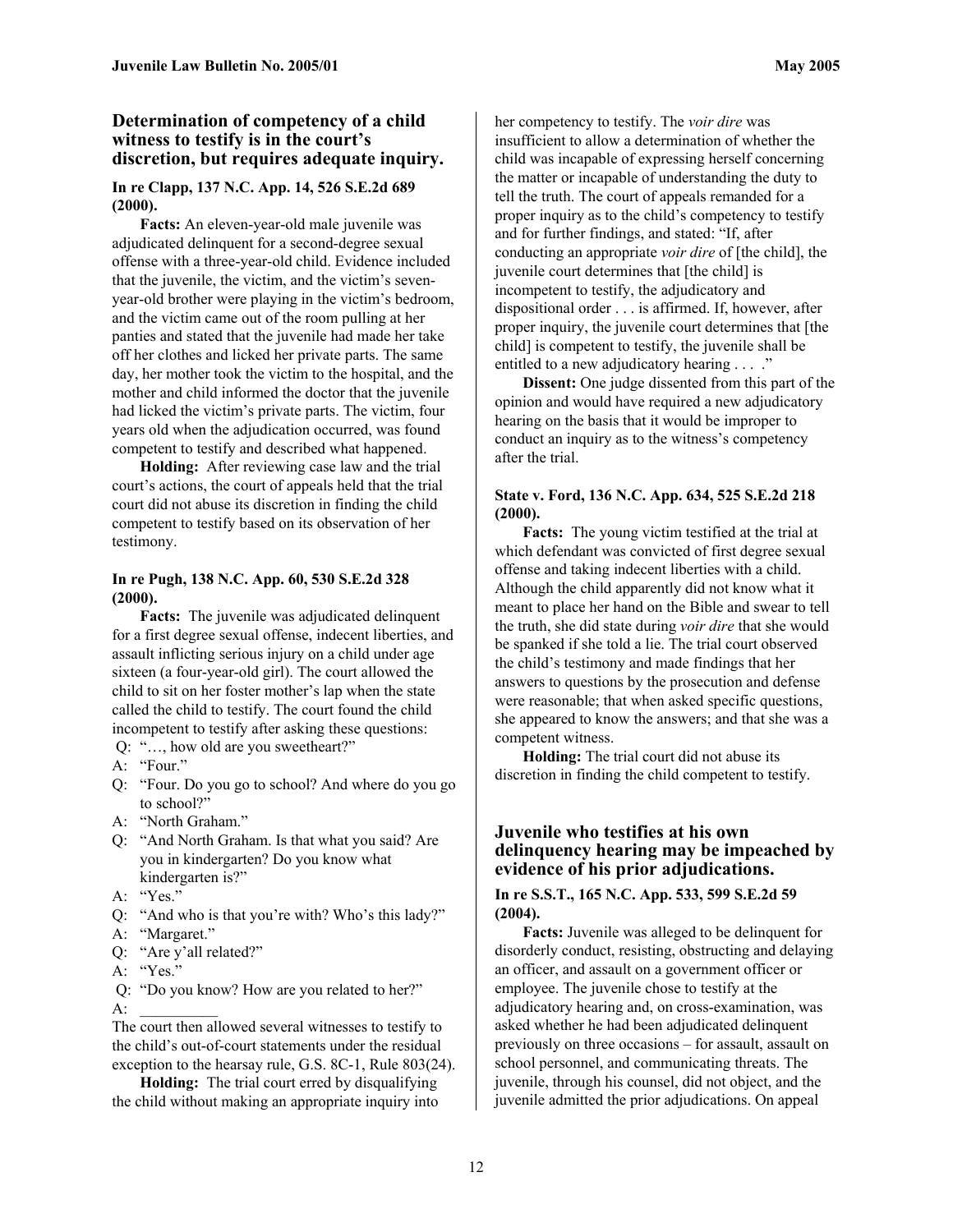the juvenile argued that the trial court erred in allowing the juvenile to be impeached by evidence of his prior delinquency adjudications.

**Holding:** The court of appeals affirmed, holding that admission of the evidence was not error. Criminal rules of evidence apply in delinquency proceedings. G.S. 8C-1, Rule 609(d), states that evidence of delinquency adjudications generally is not admissible for impeachment purposes, then states an exception that applies only to witnesses other than the defendant. A more specific provision in the Juvenile Code, however, G.S. 7B-3201(b), provides that a juvenile who chooses to testify in his own delinquency case "may be ordered to testify with respect to whether the juvenile was adjudicated delinquent."

The rules about using evidence of delinquency adjudications for impeachment purposes are these:

- In criminal cases, evidence of delinquency adjudications
	- 1. may not be used to impeach a defendant who chooses to testify, and
	- 2. may be used to impeach a witness other than the defendant, but only if
		- a. an adult's conviction of the offense for which the witness was adjudicated delinquent would be admissible to attack the credibility of an adult, and
		- b. the court determines that admission of the evidence is necessary for a fair determination of guilt or innocence.
- In delinquency cases, evidence of delinquency adjudications may be used to impeach any witness, including a juvenile respondent who chooses to testify in his own case.

# **A juvenile witness's school disciplinary record may not be used to impeach the witness without first establishing relevance of the school record to impeachment.**

#### **In re Oliver, 159 N.C. App. 451, 584 S.E.2d 86 (2003).**

**Facts:** At an adjudication hearing, a witness who was a student testified to having observed the juvenile's conduct, which the victim had described in her testimony. The court did not allow the juvenile's attorney to attack the witness's credibility on crossexamination by questioning the witness or her school principal about the witness's school disciplinary record. The court did allow the juvenile's attorney to review the student's school record briefly and sealed the record to make it available for inclusion in the record on appeal.

**Holding:** The court of appeals held that the trial court did not err, because the juvenile's attorney failed to establish the school record's relevance to impeaching the witness. The mere fact that the student had a disciplinary record was not sufficient to make it relevant to the witness's credibility. The teacher had not testified to the witness's character, so could not be cross-examined regarding it. In addition, the court noted that there are concerns relating to confidentiality of school records and stated that the juvenile had not overcome those concerns.

# **State failed to prove statutory rape when it offered no evidence of the juvenile's age.**

#### **In re Jones, 135 N.C. App. 400, 520 S.E.2d 787 (1999).**

**Facts:** At the adjudication hearing, the court allowed the state to amend a petition that alleged forcible rape, to instead allege statutory rape (sexual act with a child under age thirteen, by someone at least twelve and at least four years older than the victim) and to allege the ages of the juvenile and the victim. The state, however, did not present any evidence to prove that the juvenile was at least twelve years old at the time of the alleged offense, and the trial court made no specific finding as to the juvenile's age at the time of the offense.

**Holding:** Assuming that the petition was properly amended (the juvenile raised that issue but the court did not reach it), the state's evidence was not sufficient to establish beyond a reasonable doubt that the juvenile committed the alleged offense, and the petition should have been dismissed as the close of the state's evidence. After reviewing North Carolina appellate cases, the court of appeals held that the law of evidence does not allow a trier of fact to determine the age of a defendant (or juvenile) beyond a reasonable doubt merely by observing him or her, without the introduction of other evidence, whether circumstantial or direct. [One judge concurred in the result, on the basis that the trial court erred in allowing the state to amend the petition.]

# **Evidence was insufficient to support adjudication for burning personal property.**

**In re Rhyne, 154 N.C. App. 477, 571 S.E.2d 879 (2002),** *review denied***, 356 N.C. 672, 577 S.E.2d 637 (2003).** 

**Facts:** Juvenile was adjudicated delinquent for burning personal property based primarily on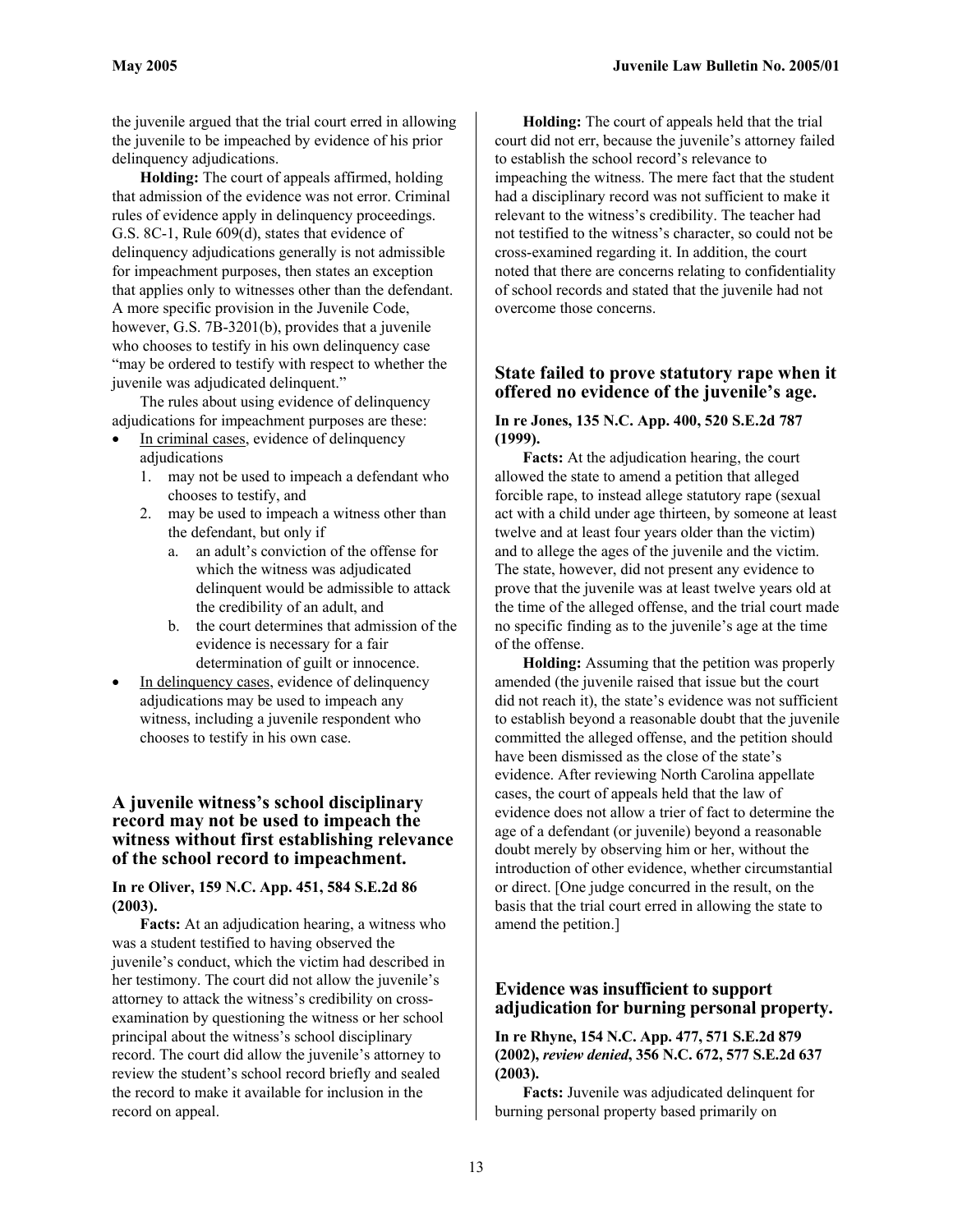testimony (1) about a phone call by someone identifying himself by the juvenile's name and (2) by people who saw or thought they saw the juvenile and others near the scene of the fire five or ten minutes before the fire.

**Holding:** Reversed. The trial court should have granted the juvenile's motion to dismiss. The court of appeals held that (1) the caller's self-identification, by itself, was not sufficient to support admissibility of testimony about the phone conversation, and (2) the remaining evidence about the juvenile's being near the scene of the fire was insufficient to establish the elements of the offense.

# **Juvenile who does not move to dismiss at the close of the state's evidence may not challenge sufficiency of the evidence on appeal.**

**In re Hartsock, 158 N.C. App. 287, 580 S.E.2d 395 (2003); In re Lineberry, 154 N.C. App. 246, 572 S.E.2d 229 (2002),** *cert denied***, 356 N.C. 672, 577 S.E.2d 624 (2003); In re Clapp, 137 N.C. App. 14, 19, 526 S.E.2d 689, 693 (2000).**

**Facts:** In each case the juvenile was adjudicated delinquent and on appeal argued that the evidence had not been sufficient to support the adjudication.

**Holding:** The court of appeals held that because the juveniles failed to move for dismissal at the close of the evidence against them, they were precluded from challenging the sufficiency of the evidence on appeal.

#### **Juvenile must renew the motion to dismiss at the close of all the evidence in order to preserve the issue of sufficiency of the evidence.**

#### **In re Hodge, 153 N.C. App. 102, 568 S.E.2d 878,**  *appeal dismissed***,** *review denied***, 356 N.C. 613, 574 S.E.2d 681 (2002).**

**Facts:** At the adjudication hearing the trial court denied the juvenile's motion to dismiss at the end of the state's evidence. The juvenile then presented evidence in his defense. The court adjudicated the juvenile delinquent for simple assault. On appeal the juvenile argued, among other things, that the evidence had been insufficient.

**Holding:** The court of appeals held that the juvenile had not preserved that issue for appeal because he did not renew the motion to dismiss at the close of all the evidence.

#### **Juvenile failed to establish that his counsel's performance was deficient and prejudicial to the juvenile.**

#### **In re Clapp, 137 N.C. App. 14, 526 S.E.2d 689 (2000).**

**Facts:** An eleven-year-old male juvenile was adjudicated delinquent for committing second-degree sexual offense with a three-year-old female victim. Evidence included that the juvenile, the victim, and the victim's seven-year-old brother had been playing in the victim's bedroom, and that the victim came out of the bedroom pulling at "her crouch" or pulling at her panties and stated that the juvenile had made her take off her clothes and licked her private parts. Later that same day, her mother took the victim to the hospital emergency room, where the mother and the victim informed the examining doctor that the juvenile had licked the victim's private parts. The victim, who was four years old when the adjudicatory hearing was held, testified about what happened.

**Holding:** The court of appeals rejected the juvenile's argument that he received ineffective assistance of counsel, finding that the juvenile failed to establish (1) that counsel's performance was deficient, and (2) that the deficient performance prejudiced the juvenile's defense.

- The attorney's failure to move for dismissal at the close of the state's evidence on the basis of lack of evidence of force did not prejudice the juvenile's defense, since there was in fact sufficient evidence of force.
- If the attorney erred in failing to qualify the victim and her brother as being competent to testify, the error was harmless, given the likelihood that their statements would have been admitted as substantive evidence under exceptions to the hearsay rule. The attorney had interviewed both witnesses and could have determined that the court would find them competent to testify.

# **Self-defense is not available when juvenile assaults principal who is using reasonable force to carry out his responsibilities.**

#### **In re Pope, 151 N.C. App. 117, 564 S.E.2d 610 (2002).**

**Facts:** The juvenile, age nine, was about to walk out of the school during school hours and did not heed the principal's instruction to stop and come to the office. The principal physically lifted the juvenile and carried him to the office, and the juvenile, while being carried, hit and scratched the principal. The trial court rejected the juvenile's self-defense argument and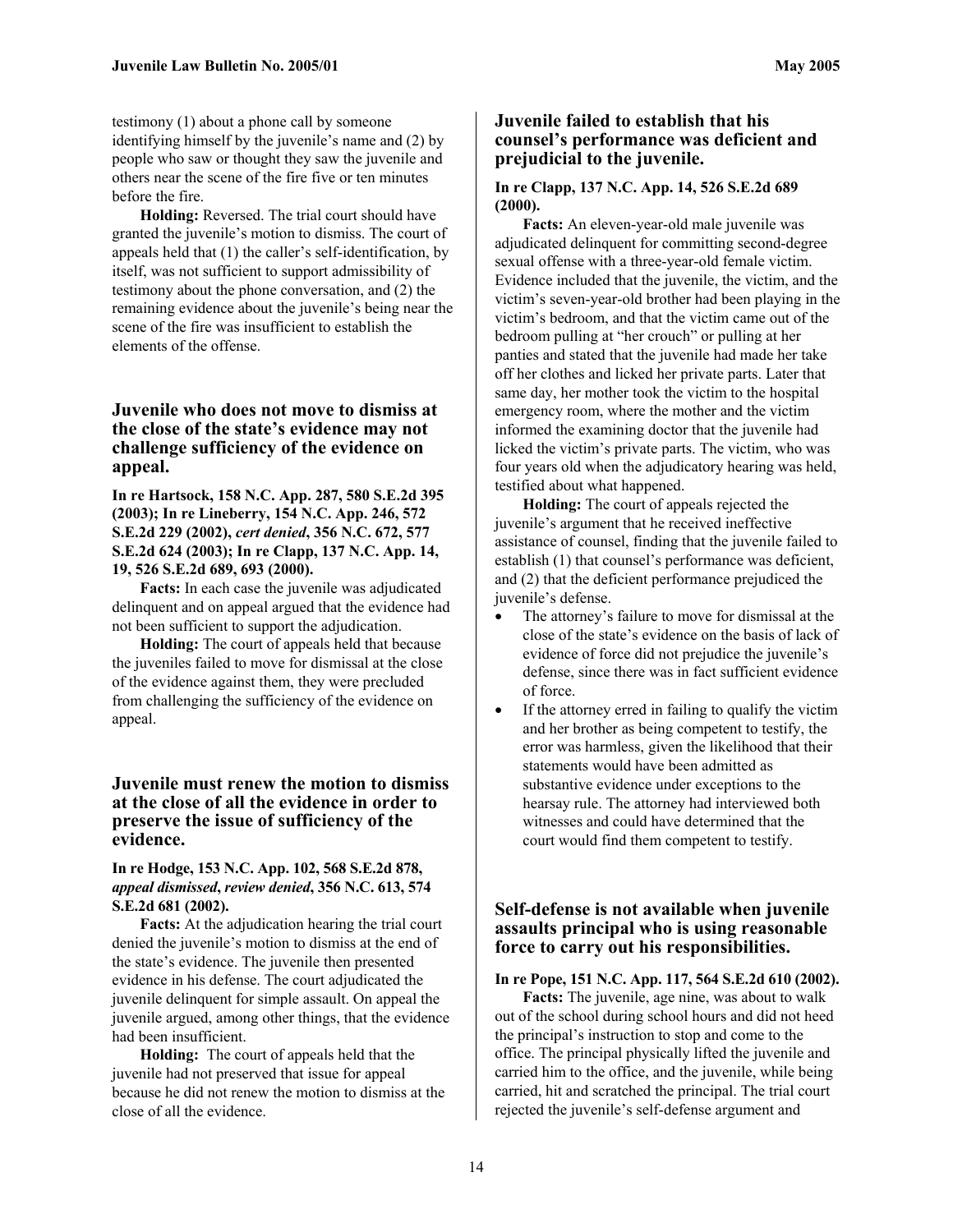adjudicated him delinquent for assault on a government employee.

**Holding:** Affirmed. The trial court did not err by refusing to find from the evidence that the juvenile acted in self-defense. The court stated that the principal was using only reasonable force to carry out his responsibility to protect the juvenile; and the juvenile was not "without fault" in creating the circumstances.

# **Credibility and weight of the evidence are for the trial court to determine.**

#### **In re Wilson, 153 N.C. App. 196, 568 S.E.2d 862 (2002).**

**Facts:** During a middle school physical education class a classmate pulled the juvenile off the bleachers. An altercation ensued, and the juvenile picked up a trumpet case and attempted to pursue the other student. He stopped at his teacher's instruction. A petition was filed alleging simple affray in violation of G.S. 14- 33(a). The trial court rejected the juvenile's claim of self-defense and adjudicated the juvenile delinquent.

**Holding:** The trial court did not err in refusing to dismiss the petition. The credibility and weight of the evidence were for the trial court to determine.

**Note:** In two footnotes the court of appeals pointed out proper terminology in juvenile cases:

- The juvenile either "admits" or "denies" the allegations in the petition. (The juvenile "denies responsibility" is not proper.)
- The court should find either that the allegations in the petition "have been proved" or that they "have not been proved." (Finding the juvenile "responsible" or "not responsible" is not proper.)

### **Disorderly conduct at school is established only upon a showing of substantial interference with or disruption of school.**

**In re Eller, 331 N.C. 714, 417 S.E.2d 479 (1992).**

 **Facts:** During class the teacher observed a student lunging toward another student. When the teacher approached the juvenile and asked what she was holding, the student immediately handed over a carpenter's nail. That juvenile and another student, in a math class with two other students, sat at the rear of the classroom, slung or threw their hands backwards and struck the metal covering of a radiator, more than two or three times, creating a rattling, metallic noise. Other students stopped what they were doing and turned toward the source of the noise, and the teacher stopped lecturing for fifteen or twenty seconds each

time the noise occurred and stared at the juveniles. The trial court adjudicated the students delinquent for disorderly conduct in school, and the court of appeals affirmed.

**Holding:** The Supreme Court reversed on the bases that

- 1. there was no evidence that the students created a "substantial interference" with the conduct of school;
- 2. a long history of the students' previous conduct violations was not alleged in the petition and could not be used to support the adjudications of delinquency; and
- 3. the statute, located in an article that addresses "Riots and Civil Disorders," is aimed at more substantial interference than was proved in this case.

#### **In re Brown, 150 N.C. App. 127, 562 S.E.2d 583 (2002).**

**Facts:** The juvenile was adjudicated delinquent for violating the statute that prohibits disorderly conduct involving schools, G.S. 14-288.4(a)(6). Evidence showed that the thirteen-year-old juvenile talked during a test after being warned several times, slammed a door, and begged a teacher in the hallway not to send him to the office. He started crying and tried to stay in front of the teacher to keep her from going to the office. He held the teacher's arm and released her after being asked three or four times and being told he would be in really big trouble if he did not. The teacher's class was unattended throughout the incident.

**Holding:** The court of appeals reversed, holding that the trial court erred in denying the juvenile's motion to dismiss. Reviewing the case law interpreting "disruptive conduct" and relying on the Supreme Court's language in *State v. Wiggins*, 272 N.C. 147, 158 S.E.2d 37 (1967), the court held that violation of the statute requires "a substantial interference with, disruption of and confusion of the operation of the school in its program of instruction and training of students there enrolled." The court of appeals distinguished this case and *Pineault* (below) on the basis that in *Brown* (1) teaching was not disrupted because the incident occurred at the end of an examination, and (2) the student's conduct was not as "egregious or severe" as that of the student in *Pineault*.

# **In re Pineault, 152 N.C. App. 196, 566 S.E.2d 854,**  *review denied***, 356 N.C. 302, 570 S.E.2d 728 (2002).**

**Facts:** During class the teacher heard the juvenile say to another student, "[f]--k you." On the way to the office with the teacher, the student said to her, "[f]--k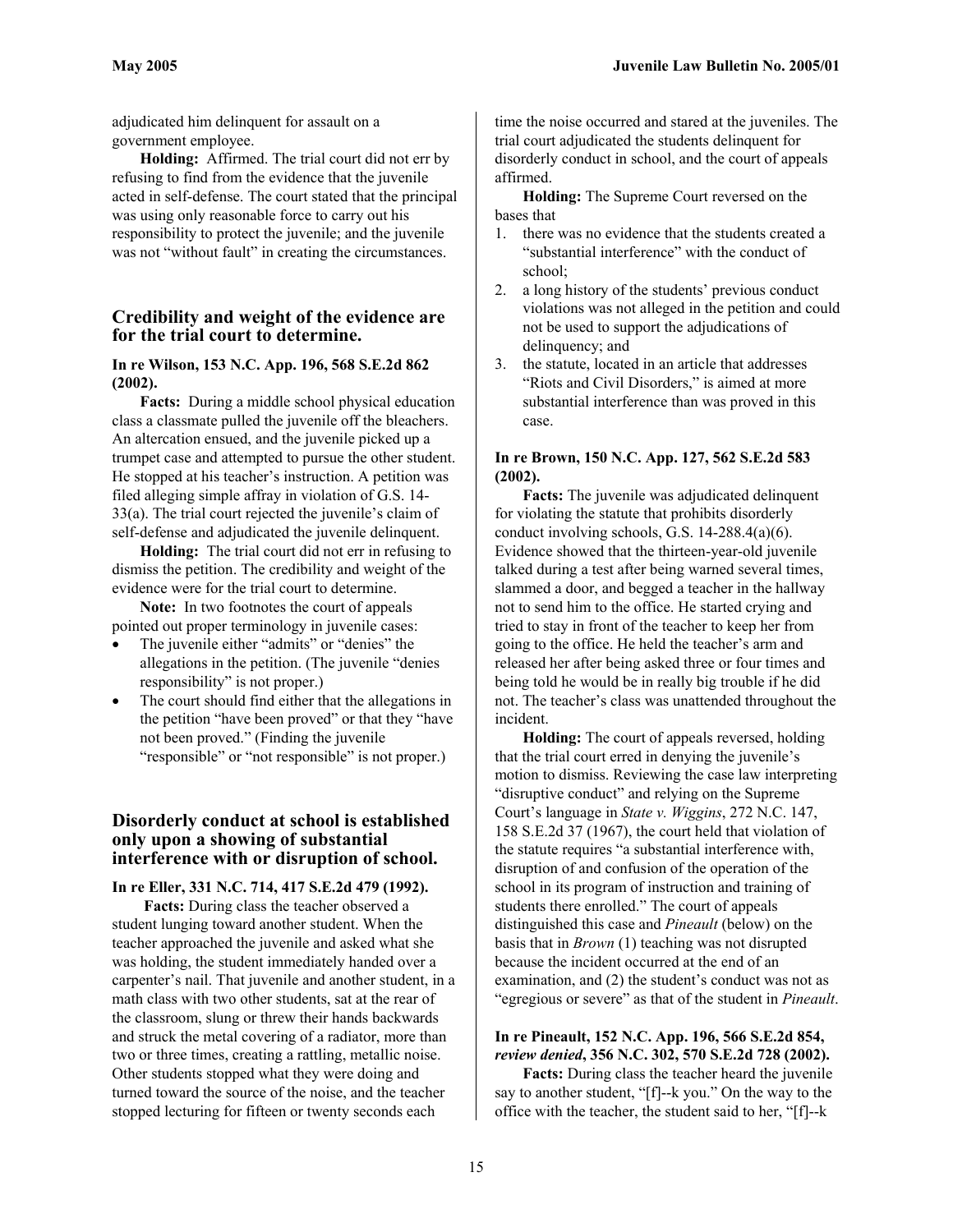you b---h." The teacher stopped teaching to escort the student to the principal's office, and her class was unattended for more than a few minutes. The following day the student argued with another student, and the teacher heard him use profanity to that student. The teacher took the juvenile to the office. He was detained in the first aid room because he was acting disorderly, and staff members tried to calm him down. The student refused to enter the office when asked to do so by the principal. The principal restrained the juvenile by holding him and pinning his arms down to carry him into the office. The juvenile kicked a door, pushing the doorstop through the wall. The trial court adjudicated the juvenile delinquent for violating G.S. 14-288.4(a)(6), disorderly conduct in school.

**Holding:** The court of appeals affirmed, concluding that the student's conduct substantially interfered with school operations.

#### **In re M.G., 156 N.C. App. 414, 576 S.E.2d 398 (2003).**

**Facts:** Evidence showed that the juvenile, a middle school student, yelled "shut the f\_\_\_ up" to a group of students in a hallway. Classes were in session in other classrooms on the hallway, and students should not have been in the hallway at the time. A teacher heard the juvenile's statement and took the juvenile to the school's detention center and relayed what had happened. The teacher was away from his assigned duties for at least several minutes. The juvenile was adjudicated delinquent for disorderly conduct in school and argued on appeal that the evidence was not sufficient to support the adjudication.

**Holding:** The court of appeals, relying on *In re Pineault*, 152 N.C. App. 196, 566 S.E.2d 854 (2002), held that this evidence was sufficient to support the juvenile's adjudication of delinquency for disorderly conduct at school, under G.S. 14-288.4(a)(6).

# **Without physical evidence of abuse, expert may give opinion that child's symptoms are consistent with sexual abuse, but not that sexual abuse occurred.**

#### **In re T.R.B., 157 N.C. App. 609, 582 S.E.2d 279 (2003),** *appeal dismissed***, 358 N.C. 370, 595 S.E.2d 146 (2004).**

**Facts:** Juvenile was alleged to have committed first degree sexual offense. At adjudication, without objection by the juvenile, a medical expert testified that, although there were no physical signs of abuse, the physical examination of the victim was consistent with a finding of sexual abuse. The juvenile was

adjudicated delinquent and on appeal argued that allowing this testimony by the expert witness was plain error.

**Holding:** The court of appeals held that admission of the testimony of the expert witness was neither error nor plain error. Without physical evidence, an expert witness may not testify to his opinion that sexual abuse did occur. Assuming a proper foundation, however, an expert may testify "as to the profiles of sexually abused children and whether a particular complainant has symptoms or characteristics consistent therewith."

#### **Evidence was sufficient to establish indecent liberties between children.**

#### **In re T.C.S., 148 N.C. App. 297, 558 S.E.2d 251 (2002).**

**Facts:** Juvenile was adjudicated delinquent under G.S. 14-202.2 for sexual conduct with a five-year-old girl when he was almost twelve. On appeal the juvenile argued that the petition should have been dismissed because the state failed to prove that the juvenile (assuming he was the offender) acted "for the purpose of arousing or gratifying sexual desire." The juvenile relied on *In re T.S.*, 133 N.C. App. 272, 515 S.E.2d 230, *disc. rev. denied*, 351 N.C. 105, 540 S.E.2d 751 (1999), in which the court of appeals held that, unlike the similar offense committed by an adult, when indecent liberties between children is alleged, the purpose cannot be inferred from the act itself. Rather, the state must show "some evidence of the child's maturity, intent, experience, or other factor indicating his purpose in acting."

**Holding:** Reviewing the evidence in the light most favorable to the state, the court of appeals held that the state had presented sufficient evidence of maturity and intent to establish the necessary element of the offense. The court pointed specifically to evidence of the age disparity, control by the juvenile, the location and secretive nature of the actions, and the juvenile's attitude in "smarting off" when questioned by a witness who saw him coming out of the woods with the girl.

# **North Carolina does not recognize a** *de minimus* **defense.**

#### **In re Hodge, 153 N.C. App. 102, 568 S.E.2d 878,**  *appeal dismissed***,** *review denied***, 356 N.C. 613, 574 S.E.2d 681 (2002).**

**Facts:** Based on allegations by the juvenile's younger brother and the juvenile's own statements to a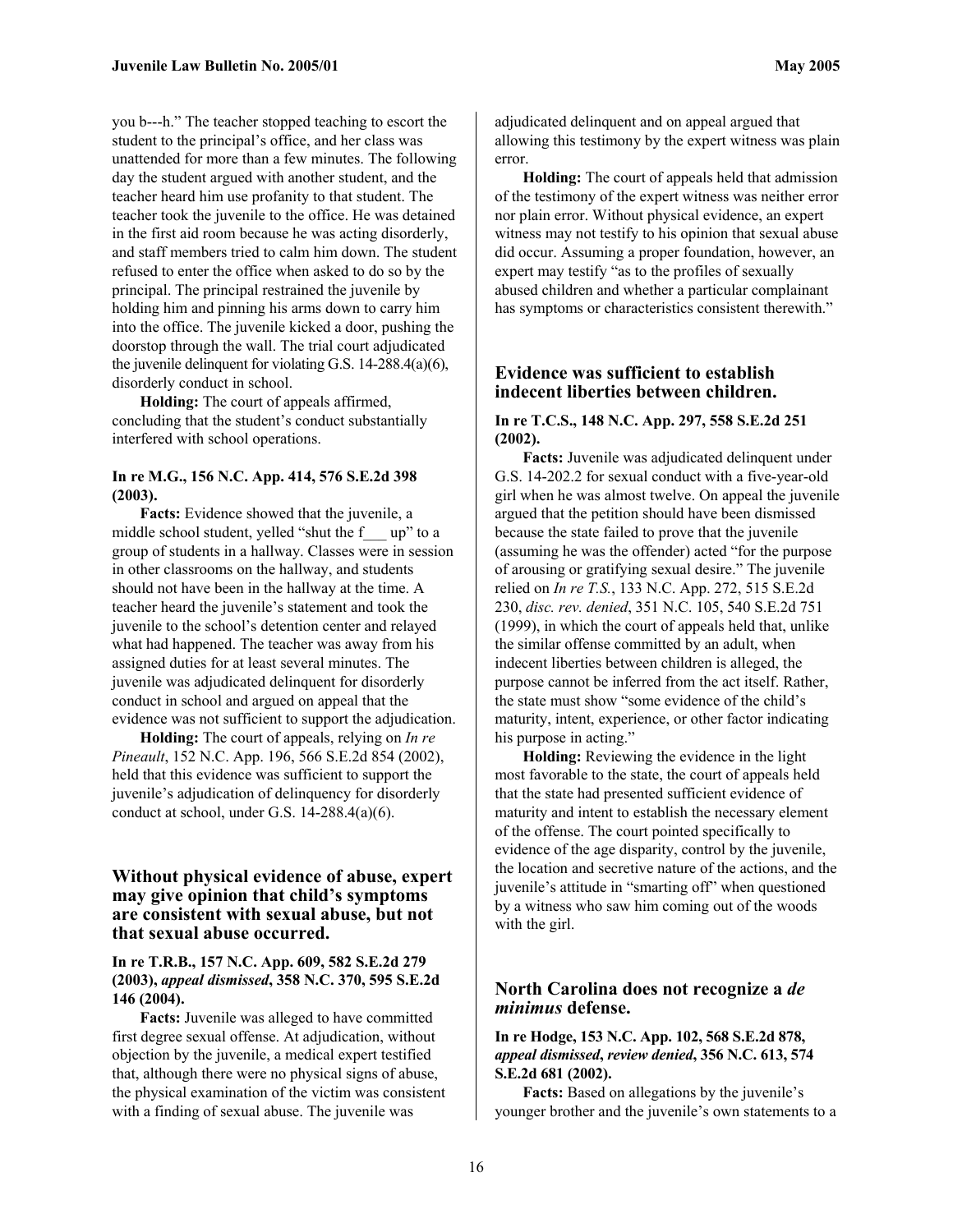detective, the juvenile was adjudicated delinquent for simple assault. On appeal, he argued that even if his conduct legally constituted an assault, it was on such a small scale that it was just normal boyhood behavior that did not rise to the level of criminal conduct.

**Holding:** The court of appeals rejected the juvenile's argument, holding that North Carolina does not recognize a defense of *de minimus*, and declining to apply it in this case.

# **Disposition**

#### **Trial court does not have jurisdiction to order a disposition without a proper adjudication.**

#### **In re Eades, 143 N.C. App. 712, 547 S.E.2d 146 (2001).**

**Facts:** The juvenile was alleged to be delinquent for taking indecent liberties with two younger cousins. No written adjudication order was ever entered. The juvenile appealed from a disposition order that was filed with the clerk.

**Holding:** The court of appeals vacated and remanded for proper adjudication and disposition, holding that the trial court committed reversible error by failing to state that the allegations in the petition had been proven beyond a reasonable doubt. The court found that the record was "completely devoid of any order, written or oral, declaring that the allegations in the juvenile petitions were proven beyond a reasonable doubt." Therefore, the trial court did not have jurisdiction to enter a disposition order.

# **Trial court did not err in proceeding to disposition when juvenile was responsible for absence of certain information; juvenile failed to establish that attorney's performance was deficient and prejudicial to the juvenile.**

#### **In re Clapp, 137 N.C. App. 14, 526 S.E.2d 689 (2000).**

**Facts:** The juvenile was adjudicated delinquent for committing second-degree sexual offense with a three-year-old female victim. At disposition, after reviewing the juvenile's file and information presented by the parties, the prosecutor, the court counselor, and the juvenile's attorney, the court determined that placing the juvenile on probation for a year and requiring him to complete a sex offender evaluation and any recommended treatment would be in the

juvenile's best interest and meet the objectives of the state. The court placed the juvenile on probation for a period of twelve months under various conditions.

**Holdings:** The court of appeals rejected the juvenile's arguments (1) that the trial court erred by entering a dispositional order without sufficient social, medical, psychiatric, psychological, and educational information about the juvenile, and (2) that the juvenile did not receive effective assistance of counsel at disposition because the attorney failed to request a continuance on the ground that the court had not received sufficient information. The state argued that the court did not have some information because the juvenile and his parents refused, before and after adjudication, to participate in any assessments. In addition, the juvenile's attorney previously had requested and received two continuances to secure the juvenile's presence from an out-of-state school. The court of appeals held that the juvenile failed to establish that his dispositional attorney's performance fell below an objective standard of reasonableness and that the defense was prejudiced by his attorney's alleged deficient performance.

### **Parents have a right to be heard, but trial court has no duty to question parents at a disposition hearing.**

#### **In re Powers, 144 N.C. App. 140, 546 S.E.2d 186 (2001).**

**Facts:** The juvenile admitted the allegations and was adjudicated delinquent. At the disposition hearing the juvenile's attorney made brief remarks, then said that he "would tender [the juvenile's parents] to the Court for any questions you may have of [them]." The judge responded that he did not have anything else. The parents did not request an opportunity to present evidence or to address the court. The court committed the juvenile to the DJJDP. The parents appealed, asserting that they were denied their statutory right to present evidence and be heard regarding disposition.

**Holding:** The record did not show that the parents made any attempt to offer evidence or advise the court, and the court of appeals held that the trial court had no duty to question the parents.

**Note:** The Juvenile Code gives parents standing to appeal in delinquency cases. The only issue on appeal in this case involved the parents' rights. In a footnote the court stated that it did not need to address whether a parent would have standing to challenge on appeal an alleged denial of a right of the juvenile or to challenge an alleged error that did not affect the parents' rights.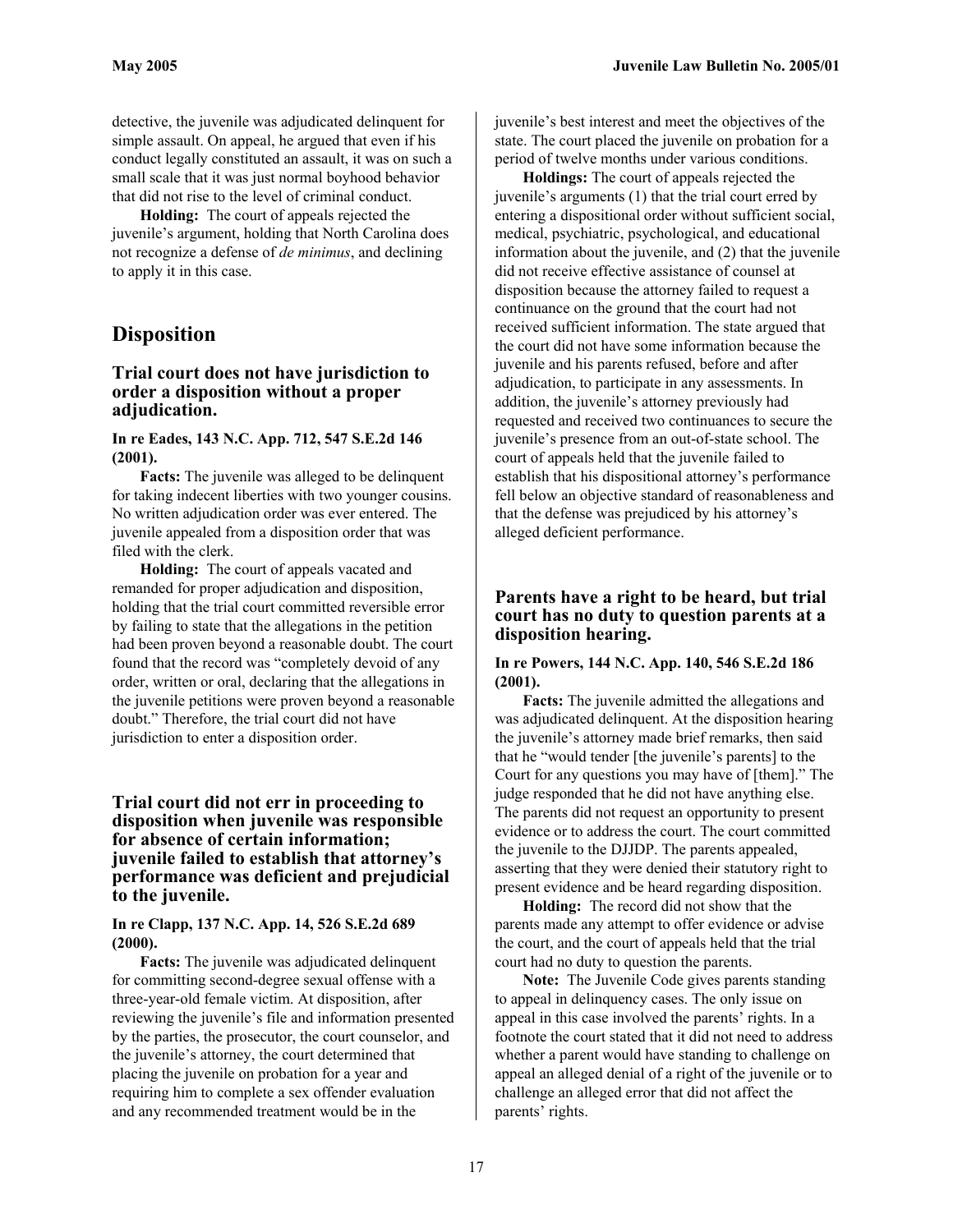# **A disposition that changes custody of the juvenile must be supported by findings of fact.**

#### **In re Ferrell, 162 N.C. App. 175, 589 S.E.2d 894 (2004).**

**Facts:** After adjudicating a juvenile delinquent for assault causing serious injury, the trial court commented on the juvenile's numerous school absences, wondered aloud why the custodial mother had not been prosecuted, and asked the father (whom the juvenile had not seen in six months) if he was able to assume responsibility for the boy. After being told by the court counselor that the counselor had not met the father before and was not in a position to make a recommendation about changing custody, the court placed the juvenile in the father's custody for a period of twelve months. The mother and the juvenile appealed.

**Holding:** The court of appeals reversed and remanded, holding that the trial court had not made findings of fact sufficient to support the order changing custody. The court pointed to the factors, set out in G.S. 7B-2501(c), that the trial court must consider in deciding on the most appropriate disposition in a delinquency case:

- (1) The seriousness of the offense;
- (2) The need to hold the juvenile accountable;
- (3) The importance of protecting public safety;
- (4) The degree of culpability indicated by the circumstances of the case; and
- (5) The rehabilitative and treatment needs of the juvenile indicated by a risk and needs assessment.

# **Conditions of probation must respect juvenile's rights and be supported by appropriate findings.**

# **In re Schrimpsher, 143 N.C. App. 461, 546 S.E.2d 407 (2001).**

**Facts:** The juvenile admitted the offense of misdemeanor breaking and entering, which occurred with one or more other juveniles, and was adjudicated delinquent. The court placed him on probation for one year with conditions that included:

- 1. pay up to \$3,000 in restitution by getting a summer job and paying at least \$100/week and, if he became a full-time student when school resumed, at least \$40/week;
- 2. submit at any time to urinalysis, blood, or breathalyzer testing if requested by his court counselor or any law enforcement officer; and

3. not reside in a home or be present in a vehicle unless the residents/owners have consented to a search of their home or vehicle for controlled substances.

The juvenile appealed, arguing that these conditions of probation were not authorized by the statute or supported by the record in this case.

**Holding:** The court of appeals vacated in part and remanded.

1. The court held that restitution was an appropriate condition and that the trial court made adequate findings about the juvenile's ability to pay, since it found that the juvenile was sixteen at the time of disposition, and G.S. 95-25.5 authorizes employment of youth who are sixteen or older. The court said that the burden was on the juvenile to prove that he did not have and could not reasonably acquire the means to make restitution.

 The restitution condition in this case was invalid, however, because the trial court made insufficient findings regarding the amount of damages, the amount attributable to this juvenile, whether there was joint and several liability with the other participants, and whether the condition was in the juvenile's best interest.

- 2. The court of appeals held that the condition requiring the juvenile to submit to warrantless searches was invalid. The court pointed out that this condition could not be placed on an adult probationer and stated that juveniles should be entitled to even greater protection.
- 3. The court held that the third condition was invalid because compliance depended on the actions of people over whom the juvenile had no control.

# **Order for restitution must be supported by necessary findings of fact and may not be based a parent's ability to pay.**

# **In re McKoy, 138 N.C. App. 143, 530 S.E.2d 334 (2000).**

**Facts:** Two juveniles, ages seven and eight, were adjudicated delinquent for willfully and wantonly injuring personal property by throwing rocks at a moving car. The court placed the juveniles on probation for one year, with conditions that each pay the victim \$539.50 in restitution and that probation be renewed at the end of one year if the juveniles had not done so. At the disposition hearing, the court apparently considered the parents' ability or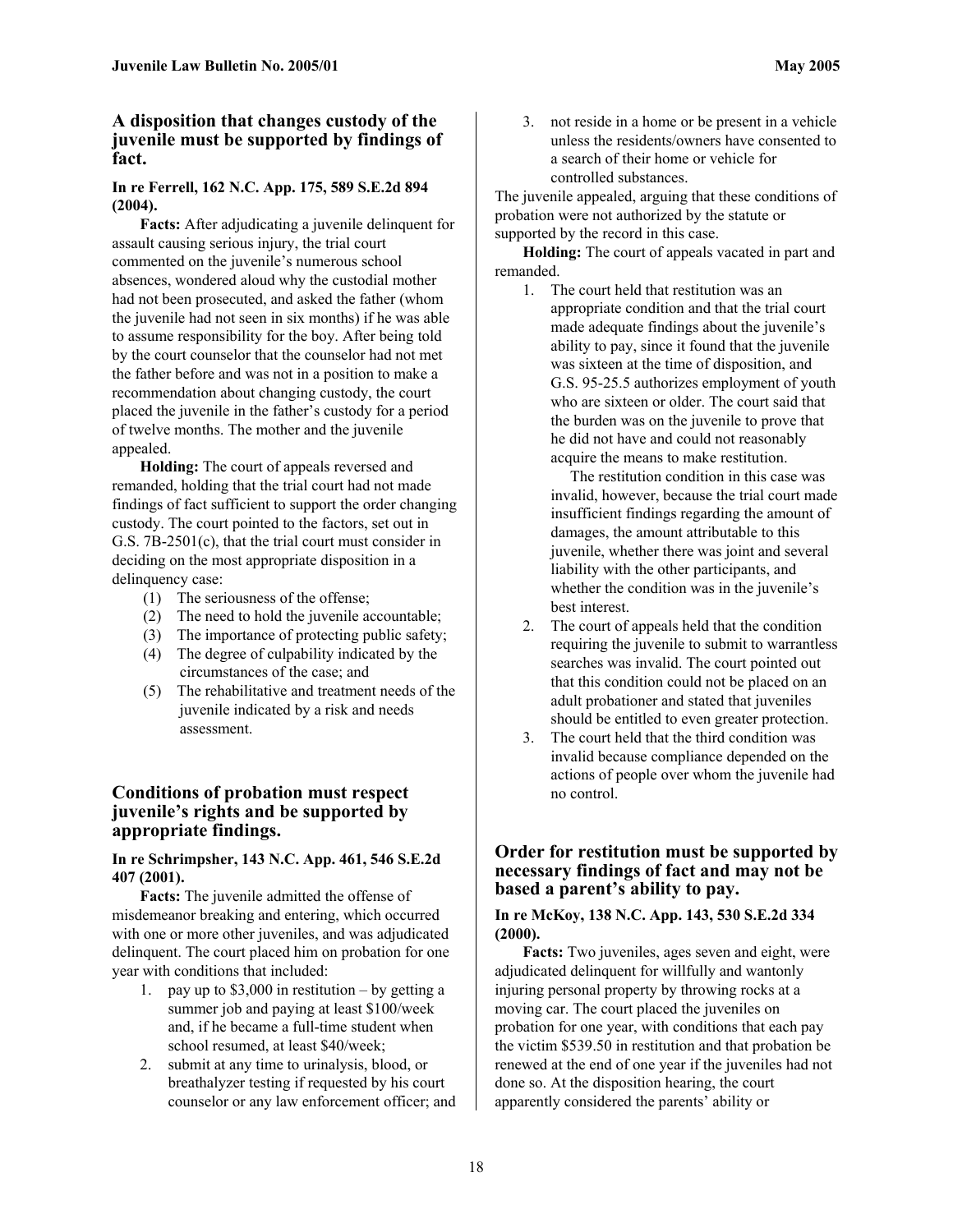willingness to pay restitution and expressed concern that the juveniles' parents had not taken responsibility for paying the damages.

**Holdings:** The court of appeals vacated the portions of the trial court's orders that required restitution as a condition of probation, holding that the trial court erred in three respects in ordering the juveniles to pay restitution:

- 1. The orders did not include necessary findings as to each juvenile's needs and best interest, and the record revealed no findings that ordering restitution was in their best interest.
- 2. The juveniles did not have the means and could not reasonably acquire the means to pay the amount ordered, and the statute does not allow the court to order restitution if the juvenile satisfies the court that the juvenile does not have and could not reasonably acquire the means to pay it.
- 3. The statute does not allow the court to consider the parents' ability to pay restitution when ordering the juveniles to make restitution as a condition of probation. [The court noted that G.S. 1-538.1 and similar statutes that create civil liability of parents for harm done by their children have as their rationale the need to "stimulate attention and supervision" by parents as a means of reducing children's anti-social behavior.]

# **An order requiring a juvenile to pay restitution must be supported by appropriate findings of fact.**

**In re Heil, 145 N.C. App. 24, 550 S.E.2d 815 (2001).**

**Facts:** The eleven-year-old juvenile was adjudicated delinquent for committing crime against nature with a four-year-old child. At disposition, the court committed the juvenile to training school, but suspended the commitment and placed the juvenile on probation for one year. Conditions of probation included that the juvenile (1) receive psychotherapy, (2) have no contact with the victim and no unsupervised contact with any child younger than himself, and (3) pay restitution of \$1,305 to the N.C. Victims Compensation Fund, with monthly payments of \$50 due on or before the third day of each month until the total was paid. The juvenile appealed.

**Holding:** The court of appeals remanded for entry of a modified disposition order, holding that the trial court erred in

1. failing to consider or make findings regarding the juvenile's best interest;

- 2. considering the parents' ability to pay and, in effect, ordering them to help pay restitution;
- 3. failing to consider the juvenile's ability to pay restitution;
- 4. ordering a period of payment that exceeded one year; and
- 5. ordering restitution of an amount that was not supported by the evidence or the findings.

**Probation condition that juvenile not watch television was related to her offense and needs, and was within the court's authority; restitution condition was not supported by evidence of damages.** 

#### **In re McDonald, 133 N.C. App. 433, 515 S.E.2d 719 (1999).**

**Facts:** Juvenile and two others were adjudicated delinquent for spray painting a boat house. At disposition, the juvenile said that she spray painted the words "Charles Manson Rules" because she had recently watched a documentary about Manson on television. The judge placed the juvenile on probation for one year and included a condition that she not watch television for one year, based on the judge's belief that she was "too susceptible to impression to be watching television." The judge also ordered the juvenile to pay restitution of \$200. The juvenile appealed.

- **Holdings:** Affirmed in part; reversed in part. 1. The no-television condition did not exceed the judge's statutory authority. The court has authority to specify conditions of probation related to the needs of the juvenile. Since this condition related to both the juvenile's unlawful conduct and her needs, the judge had authority to impose it.
- 2. The no-television condition did not violate the juvenile's First Amendment rights. The trial court took into account the words the juvenile spray painted only to determine what factors influenced her delinquent conduct and how to respond to it. The order did not limit her ability to learn about Manson or any other figure through means other than television.
- 3. The restitution order was not supported by sufficient evidence and findings. The state failed to present any evidence about the monetary amount of damages the boat house owner suffered, and there was no factual support for the restitution order.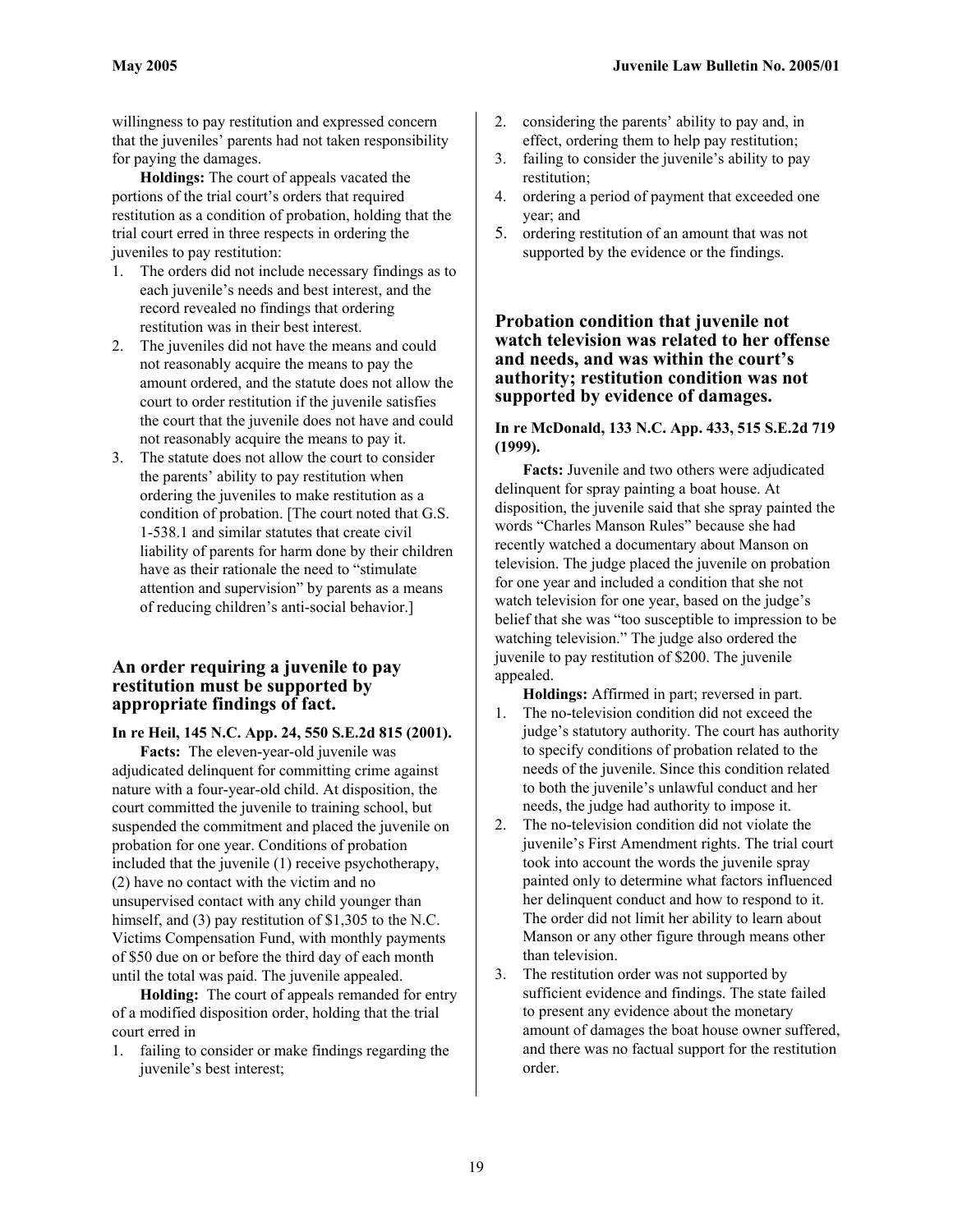# **Order requiring juvenile to wear a sign announcing that she was a "juvenile criminal" exceeded court's authority.**

#### **In re M.E.B., 153 N.C. App. 278, 569 S.E.2d 683 (2002).**

**Facts:** The 14-year-old juvenile admitted the petition's allegations and was adjudicated delinquent for felony breaking and entering and felony possession of burglary tools. Among other dispositional provisions, the court ordered as a special condition of probation that the juvenile, any time she was away from home, wear a 12-inch square sign reading "I AM A JUVENILE CRIMINAL." The juvenile appealed, arguing that the condition violated the Juvenile Code's confidentiality provisions and the non-punitive purposes of the Code. The state argued that the court had authority to release juvenile information; that the condition was not punitive because it was not a criminal sanction and the juvenile was free to stay home; and that the sign facilitated community awareness and facilitation of supervision of the juvenile.

**Holding:** The court of appeals reversed and remanded, rejecting the state's arguments. The court found that this order did not come within the scope of an earlier holding that "[i]n deciding the conditions of probation the trial judge is free to fashion alternatives which are in harmony with the individual child's needs." *In re McDonald*, 133 N.C. App. 433, 434, 515 S.E.2d 719, 721 (1999). The court's reasoning was based in part on the order's inappropriately broad release of the juvenile's identity as a juvenile offender. The court also found that the order in effect provided for intensive supervision and house arrest, Level 2 dispositions that were not available because the juvenile was eligible only for Level 1 dispositions.

# **When juvenile testifies and denies committing the offense, the court may not enter a disposition that requires the juvenile to admit the offense.**

#### **In re T.R.B., 157 N.C. App. 609, 582 S.E.2d 279 (2003),** *appeal dismissed***, 358 N.C. 370, 595 S.E.2d 146 (2004).**

**Facts:** The juvenile was adjudicated delinquent for first degree sexual offense, after testifying at the adjudication hearing and denying the offense. At disposition, as one condition of probation, the trial court ordered the juvenile to attend and participate in a sex offender specific evaluation and treatment program that required the juvenile to admit responsibility for the offense underlying the disposition.

**Holding:** Although the juvenile had not objected to the probation condition, the court of appeals held that it was a violation of the juvenile's privilege against self-incrimination to require the juvenile to attend a sex offender program that required the juvenile to admit responsibility for the offense. The court said that the juvenile's rights were violated because he testified at adjudication that he did not commit the offense and noted that the juvenile's rights would not be implicated if the juvenile had been granted use immunity.

# **The trial court may not delegate its dispositional authority to another person's discretion.**

#### **In re Hartsock, 158 N.C. App. 287, 580 S.E.2d 395 (2003).**

**Facts:** Juvenile was adjudicated delinquent for possessing marijuana. In addition to other terms of the dispositional order, the trial court ordered that she: (1) "cooperate with placement in a residential treatment facility if deemed necessary by the MAJORS counselor or the juvenile counselor" and (2) "be confined on an intermittent basis in an approved detention facility."

**Holding:** The court of appeals agreed with respondent that the order that she be placed in residential treatment if deemed necessary by a counselor was an unlawful delegation of authority by the trial court. The court stated that G.S. 7B-2506 provides that "the court, and the court alone, must determine which dispositional alternatives to utilize with each delinquent juvenile," and does not "contemplate the court vesting its discretion in another person or entity." The court of appeals noted that the trial court could have made the placement in a residential treatment facility contingent upon the occurrence of some identified event or occurrence, as long as the placement was not dependent on the exercise of discretion by someone other than the court.

The court of appeals held that the portion of the order directing that the juvenile be confined to a detention facility on an intermittent basis was "incomplete and has no effect," because G.S. 7B-2506(20) expressly requires that the court determine the timing of confinement.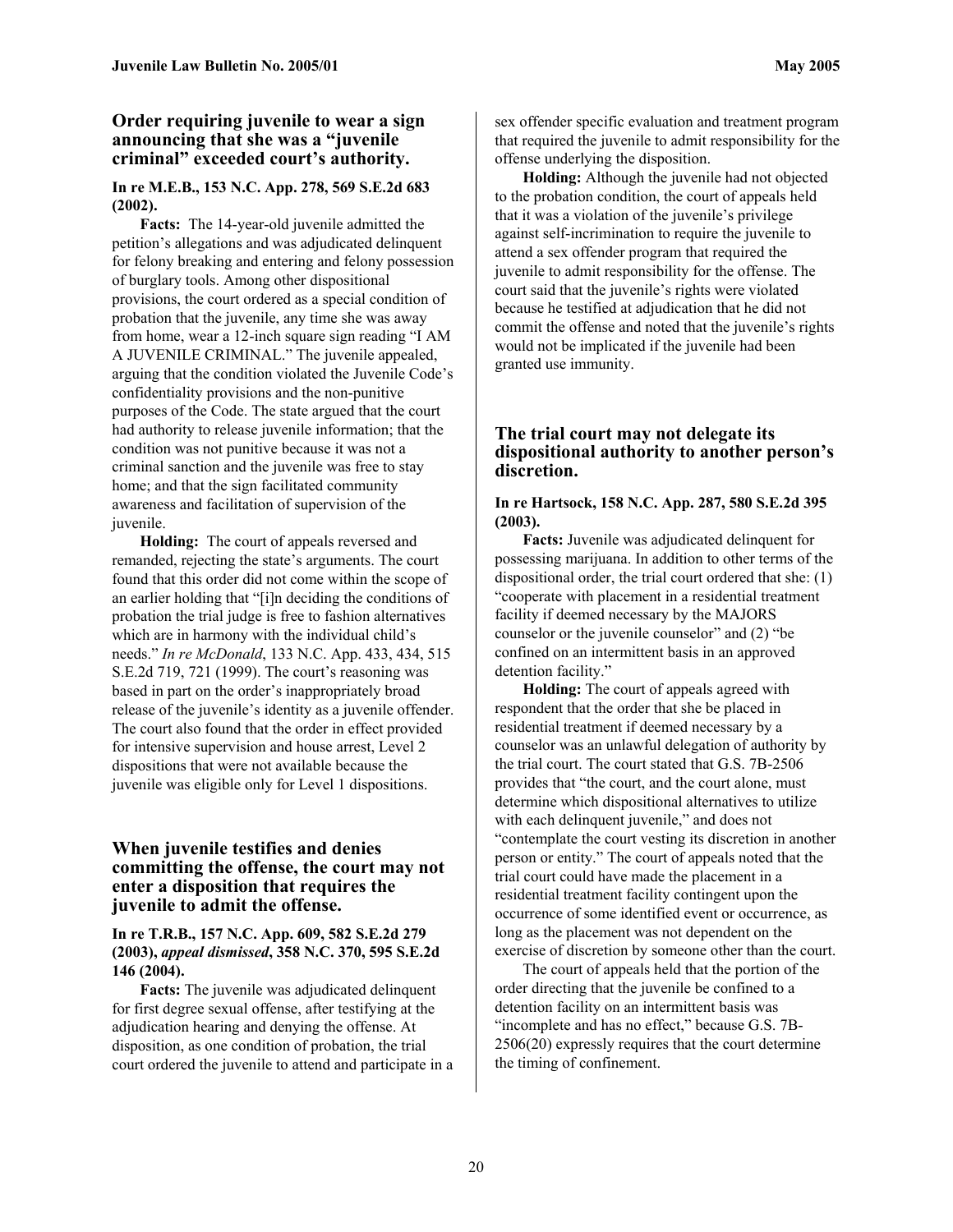# **Judge did not impermissibly delegate authority by allowing others to determine amount of restitution and specifics of residential treatment**

#### **In re M.A.B., \_\_\_ N.C. App. \_\_\_, \_\_\_ S.E.2d \_\_\_ (2005).**

**Facts:** Juvenile was adjudicated delinquent for misdemeanor assault inflicting serious injury. In the disposition order, the court ordered the juvenile, among other things, to (1) pay restitution for the victim's medical bills "in an amount to be determined," and (2) "cooperate and participate in a residential treatment program as directed by court counselor or mental health agency."

**Holding:** The court of appeals affirmed, rejecting the juvenile's argument that the court improperly delegated its dispositional authority with respect to the restitution and treatment portions of the order. The court distinguished this case from *In re Hartsock*, 158 N.C. App. 287, 580 S.E.2d 395 (2003) on the basis that the court in this case ordered restitution and participation in a residential treatment program and did not delegate to anyone else discretion to determine whether those dispositional alternatives should be used. The court did not consider the lack of specifics about the amount of restitution and the treatment program to be an impermissible delegation.

# **Committing juvenile for longer than an adult could be incarcerated does not violate juvenile's constitutional rights.**

**In re Allison, 143 N.C. App. 586, 547 S.E.2d 169 (2001).** 

**Facts:** The chronology of the case was as follows:

- 1998 Juvenile was adjudicated delinquent for assault with a deadly weapon; placed on probation; and adjudicated delinquent again for unauthorized use of a motor vehicle.
- 1999 Under the "old" Juvenile Code, juvenile was adjudicated delinquent for first-degree trespass and damage to real property; the court extended probation to 10/6/99; the court found the juvenile in violation of probation; the juvenile was committed to training school for an indefinite period not to exceed 450 days; and the juvenile was conditionally released from training school.
- 11/99 Petitions and motions for review were filed alleging unauthorized use of a vehicle and obstructing and delaying a police officer; the juvenile was adjudicated delinquent and

ordered to detention pending further disposition.

- 12/99 The court held several detention review
- & 1/00 hearings and ordered that juvenile be released if a treatment facility became available.
- 2/00 The court held a detention hearing and dispositional hearing, and found that keeping her in detention pending placement in a treatment facility would be detrimental to her.
- 4/00 Court entered two separate disposition and commitment orders:
	- (1) re-committing the juvenile to training school to complete the indefinite term, which was not to exceed 450 days, from which she was conditionally released;
	- (2) under "new" law, as disposition for adjudications for post-July 1999 offenses, for minimum term of six months.

# **Holdings:** Affirmed.

- 1. The statutory requirement that the juvenile's commitment be for a minimum of six months, a period longer than an adult could be incarcerated for the same offense, did not violate the juvenile's due process or equal protection rights. The court concluded readily that there is a "rational basis" (even a "'compellingly rational' justification") for the legislature's disparate treatment of adults and children.
- 2. The juvenile's prior commitment to training school, under the "old" law, constituted a "Level 3 disposition in a prior juvenile action" for purposes of making the juvenile eligible for commitment under G.S. 7B-2508(d). The court stated that it is "apparent that a commitment of a juvenile to training school under the old juvenile code is equivalent to a Level 3 disposition under the new code."
- 3. The trial court did not err in failing to give the juvenile credit for "time served" in detention prior to her disposition hearing. The court held that the juvenile's time in detention was properly credited to her training school commitment. She had spent 86 days in training school before being conditionally released. Following her adjudication for a new offense on 11/24/99 she was in detention for 85 days until her dispositional hearing on 2/16/00. The record indicated that she was given credit for these 171 days toward her commitment for violating her conditional release. (That commitment was for a maximum of 450 days.) Relying on G.S. 15A-196.1, the court held that she was not also entitled to credit toward the new commitment.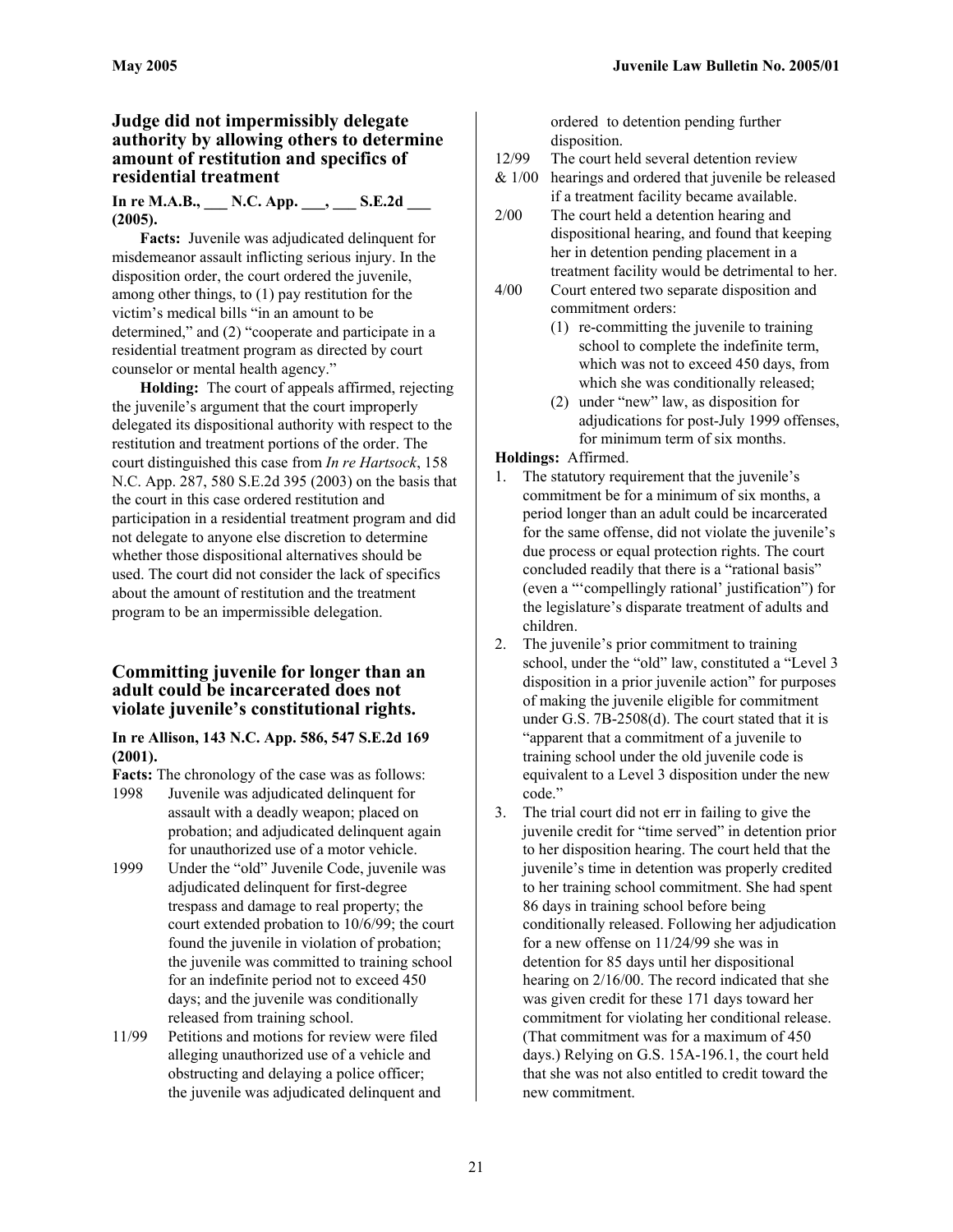# **When the Juvenile Code authorizes either a Level 2 or a Level 3 disposition, the choice is in the trial court's discretion.**

#### **In re Robinson, 151 N.C. App. 733, 567 S.E.2d 227 (2002).**

**Facts:** The juvenile admitted the alleged offenses, including assault with a deadly weapon with intent to kill inflicting serious injury. The nature of the offense and the juvenile's delinquency history gave the court the choice of a Level 2 or Level 3 disposition, and the court committed the juvenile to DJJDP for a term not to exceed his nineteenth birthday.

**Holding:** The court of appeals affirmed, holding that the trial court did not err in committing the juvenile to DJJDP. The Juvenile Code does not provide guidelines for the court to follow in choosing between two available dispositional levels, so the choice rests in the trial court's discretion. The record showed that the trial court's decision was reasoned and that the court did not abuse its discretion.

#### **In re N.B., \_\_\_ N.C. App. \_\_\_, 605 S.E.2d 488 (2004).**

**Facts:** Juvenile was adjudicated delinquent for assault with a deadly weapon inflicting serious injury. She had no prior adjudications, but since she was adjudicated for a violent offense, the court at disposition had a choice between Level 2 and Level 3 dispositions. The court reviewed the predisposition report, which indicated that the juvenile had a low risk of re-offending and a low need level. The court, however, was not satisfied with responses to why the juvenile had not returned to school after a five-day suspension, and committed the juvenile to DJJDP.

**Holding:** The court of appeals affirmed, holding that the court was required to select the most appropriate, not the least restrictive, disposition and had discretion to determine what disposition was appropriate. The juvenile, the court said, had not established that the court abused its discretion.

# **Other cases addressing the scope of the court's dispositional authority in delinquency cases include the following:**

**In re Doe, 329 N.C. 743, 407 S.E.2d 798 (1991)**. The state Supreme Court held that the trial court had jurisdiction to order continued commitment of a juvenile and further sexual offender therapy despite state agency's proposal to conditionally release the juvenile, noting that "[t]he court's jurisdiction terminates only by its own order or by the juvenile's

reaching the age of eighteen." The court also held that the trial court's denial of conditional release and its order requiring sex offender treatment did not violate the separation of powers clause.

# **[In re Swindell, 326](http://web2.westlaw.com/find/default.wl?DB=711&SerialNum=1990060693&FindType=Y&ReferencePositionType=S&ReferencePosition=135&AP=&mt=NorthCarolina&fn=_top&sv=Split&vr=2.0&rs=WLW5.04) N.C. 473, 390 S.E.2d 134 (1990).**

The state Supreme Court held that the trial court exceeded its authority when, after committing the juvenile to training school, the court ordered the state to develop an adolescent sex offender treatment program for the juvenile and others like him.

#### **In re Wharton, 305 N.C. 565, 290 S.E.2d 688 (1982).**

The state Supreme Court held that the trial court did not have authority to require a local agency to create a foster home where the juvenile and others like him could reside and receive treatment and services.

# **In re Brownlee, 301 N.C. 532, 272 S.E.2d 861**

**(1981).** The state Supreme Court held that the trial court did not have authority to order the county to pay for the juvenile's treatment at an out-of-state facility.

**In re Jackson, 84 N.C. App. 167, 352 S.E.2d 449 (1987).** The court of appeals held that the trial court lacked authority to order a local school board to readmit a student who had been suspended lawfully.

# **Post-Disposition**

**Court of appeals does not have jurisdiction when juvenile gives notice of appeal from an adjudication order but not from the disposition order.** 

#### **In re A.L., \_\_\_ N.C. App. \_\_\_, 601 S.E.2d 538 (2004).**

**Facts:** On October 29, 2002, the juvenile was adjudicated delinquent. On December 8, 2002, the trial court entered a disposition order. On the same day, the juvenile's attorney filed a notice of appeal with reference only to the adjudication order entered on October 29, 2002. The state filed a motion asking the court of appeals to dismiss the juvenile's appeal for lack of jurisdiction.

**Holding:** The court of appeals granted the state's motion, holding that the notice of appeal filed by the juvenile's attorney was not sufficient to give the court of appeals jurisdiction to review the adjudication order. The court of appeals referred to G.S. 7B-2602, which includes disposition orders, but not adjudication orders, among the "final orders" that may be appealed in delinquency proceedings. The court also referred to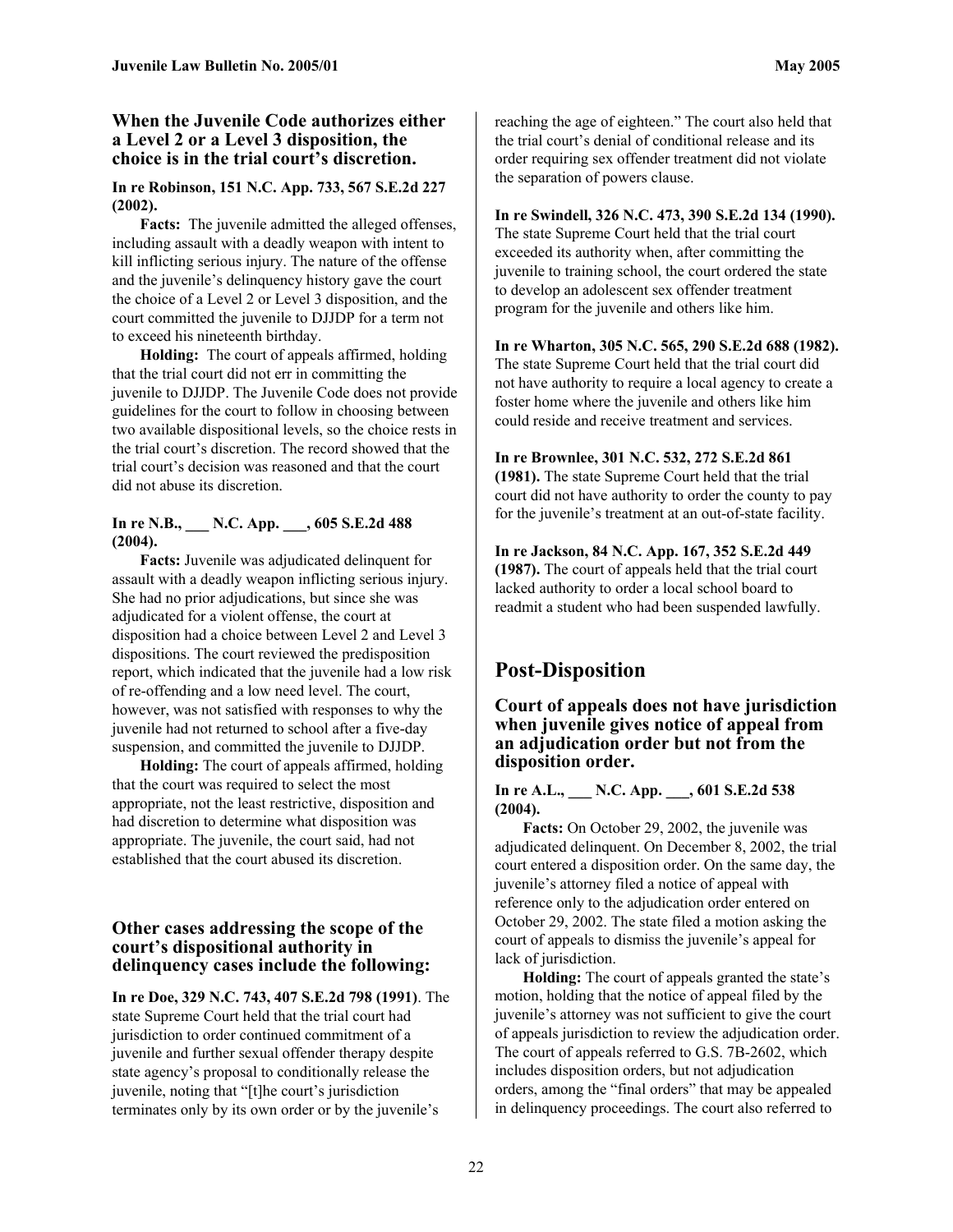*In re Pegram*, 137 N.C. App. 382, 527 S.E.2d 737 (2000), in which the court held that the statute "does not authorize an appeal following the *adjudicatory* portion of the case." Since the juvenile did not give notice of appeal from the disposition order, the court held that it lacked jurisdiction.

**Note:** In *Pegram*, notice of appeal was given before entry of a final disposition order.

# **Transcript is sufficient if it allows for meaningful appellate review.**

#### **In re Hartsock, 158 N.C. App. 287, 580 S.E.2d 395 (2003).**

**Facts:** Juvenile argued on appeal that flaws in the recording of the trial court proceedings rendered the transcript inadequate to protect the juvenile's rights.

**Holding:** The court of appeals rejected the argument, holding that the test was whether the transcript "was sufficient to provide for meaningful appellate review." The court found the transcript in this case, although imperfect, sufficient for that purpose.

# **Juvenile is not placed in double jeopardy when the same conduct is the basis for both a delinquency adjudication and a finding of violation of probation.**

**In re O'Neal, 160 N.C. App. 409, 585 S.E.2d 478,** *review denied***, 357 N.C. 657, 590 S.E.2d 270 (2003).** 

#### **Facts:**

- 1/30/01 Juvenile was adjudicated delinquent for two misdemeanor assault charges.
- 2/2/01 At disposition, juvenile was placed on probation for one year.
- 9/20/01 Court counselor filed a motion alleging numerous violations of probation.
- 10/23/01At a hearing, the juvenile admitted all but one of the allegations, and the court found that he had willfully violated the terms of probation.
- 2/19/02 A new petition was filed alleging that the juvenile committed an assault on a person under the age of twelve.
- 2/28/02 At disposition for the 10/23/01 finding of probation violation, court placed the juvenile on probation for one year pursuant to Level 2.
- 3/26/02 At a hearing on the new petition,
	- (1) the juvenile moved for dismissal of the petition on the ground of double jeopardy, because the alleged assault was one of the same incidents that he had

admitted at the probation violation hearing.

(2) the court denied the motion, adjudicated the juvenile delinquent, and ordered that he continue on Level 2 probation.

**Holding:** The court of appeals rejected the juvenile's argument that the 3/26/02 adjudication of delinquency violated double jeopardy because the offense involved the same conduct that was alleged and admitted as part of the basis for a finding that the juvenile had violated probation. Double jeopardy protections, the court said, apply only to the adjudication stage of a delinquency proceeding. At a probation violation hearing proof is only by a preponderance of the evidence, and the court's finding does not constitute an adjudication. The disposition following the finding of violation of probation related to the offense for which the juvenile was on probation, not the offense that constituted a violation of the juvenile's probation.

# **Trial court did not err in extending juvenile's probation after initial term of probation ended.**

#### **In re T.J., 146 N.C. App. 605, 553 S.E.2d 418 (2001).**

**Facts:** Juvenile was adjudicated delinquent for possession of stolen property and was placed on probation for a period of one year. Shortly before the end of the probation period, the court counselor filed a motion for review alleging that the juvenile had not completed the required hours of community service. At the hearing on the motion, which took place almost two weeks after the initial period of probation ended, the juvenile admitted violating the terms of probation and the court extended the probation period for six months on specified conditions.

**Holding:** The court of appeals rejected the juvenile's argument that the trial court did not have authority to order the extension of the juvenile's probation after the original term of probation expired. Interpreting G.S. 7B-2510, the court considered the purposes of the Juvenile Code and wording differences in comparable adult statutes, and concluded that the court properly reviewed the juvenile's progress and extended the probation.

**Note:** Because the motion for review in this case was filed before the end of the initial term of probation, the court did not address whether filing the motion for review before the end of the initial term of probation is an absolute requirement.